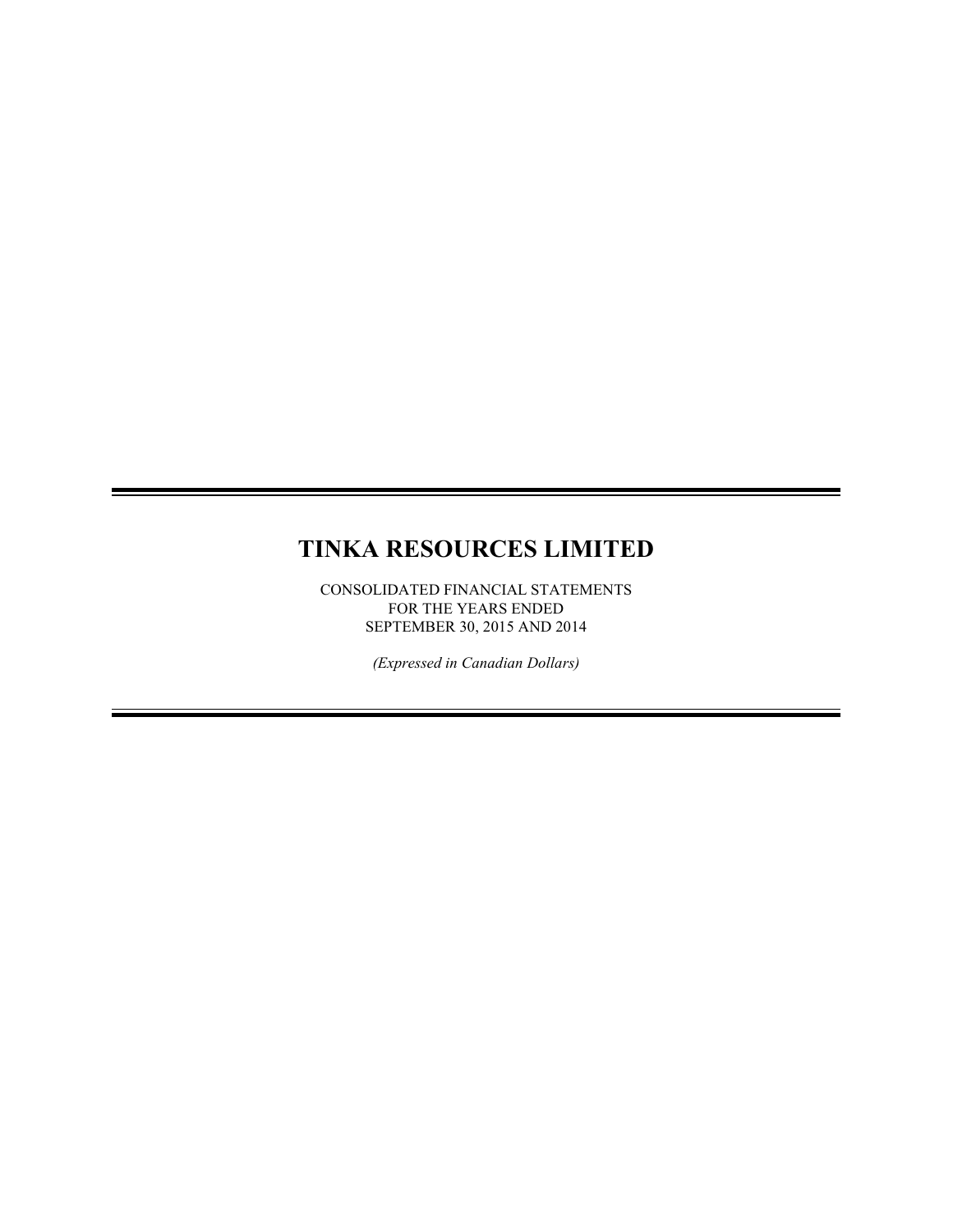

D&H Group LLP Chartered Professional Accountants t 604.731.5881 10th Floor, 1333 West Broadway Vancouver, BC V6H 4C1

dharoup.ca f 604.731.9923

# **Independent Auditor's Report**

To the Shareholders of Tinka Resources Limited

We have audited the accompanying consolidated financial statements of Tinka Resources Limited, which comprise the consolidated statements of financial position as at September 30, 2015 and September 30, 2014, and the consolidated statements of comprehensive loss, consolidated statements of changes in equity and consolidated statements of cash flows for the years ended September 30, 2015 and September 30, 2014, and a summary of significant accounting policies and other explanatory information.

**Management's Responsibility for the Consolidated Financial Statements**

Management is responsible for the preparation and fair presentation of these consolidated financial statements in accordance with International Financial Reporting Standards, and for such internal control as management determines is necessary to enable the preparation of consolidated financial statements that are free from material misstatement, whether due to fraud or error.

## **Auditor's Responsibility**

Our responsibility is to express an opinion on these consolidated financial statements based on our audits. We conducted our audits in accordance with Canadian generally accepted auditing standards. Those standards require that we comply with ethical requirements and plan and perform the audit to obtain reasonable assurance about whether the consolidated financial statements are free from material misstatement.

An audit involves performing procedures to obtain audit evidence about the amounts and disclosures in the consolidated financial statements. The procedures selected depend on the auditor's judgment, including the assessment of the risks of material misstatement of the consolidated financial statements, whether due to fraud or error. In making those risk assessments, the auditor considers internal control relevant to the entity's preparation and fair presentation of the consolidated financial statements in order to design audit procedures that are appropriate in the circumstances, but not for the purpose of expressing an opinion on the effectiveness of the entity's internal control. An audit also includes evaluating the appropriateness of accounting policies used and the reasonableness of accounting estimates made by management, as well as evaluating the overall presentation of the consolidated financial statements.

We believe that the audit evidence we have obtained in our audits is sufficient and appropriate to provide a basis for our audit opinion.

## **Opinion**

In our opinion, the consolidated financial statements present fairly, in all material respects, the financial position of Tinka Resources Limited as at September 30, 2015 and September 30, 2014, and its financial performance and its cash flows for the years ended September 30, 2015 and September 30, 2014 in accordance with International Financial Reporting Standards.

Vancouver, B.C.

*"D&H Group LLP"*

January 26, 2016 **Chartered Professional Accountants**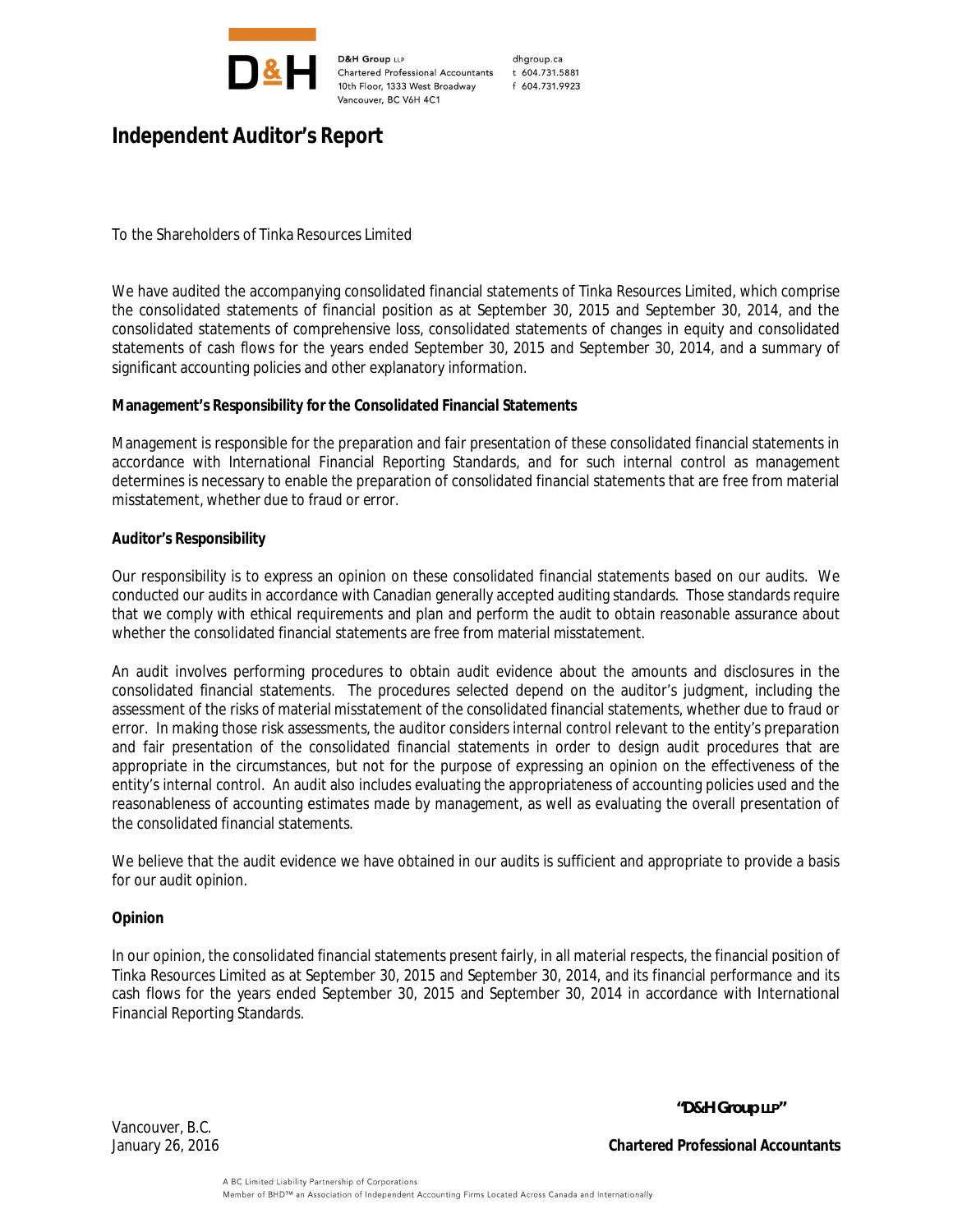## **TINKA RESOURCES LIMITED**

## **CONSOLIDATED STATEMENTS OF FINANCIAL POSITION**

*(Expressed in Canadian Dollars)*

|                                                                                                 | <b>Note</b> | September 30,<br>2015<br>\$               | September 30,<br>2014<br>\$               |
|-------------------------------------------------------------------------------------------------|-------------|-------------------------------------------|-------------------------------------------|
| <b>ASSETS</b>                                                                                   |             |                                           |                                           |
| <b>Current assets</b><br>Cash<br>GST receivable<br>Amounts receivable<br>Prepaid expenses       |             | 6,912,872<br>1,966<br>11,077<br>44,771    | 5,838,547<br>34,851<br>7,503<br>29,414    |
| <b>Total current assets</b>                                                                     |             | 6,970,686                                 | 5,910,315                                 |
| <b>Non-current assets</b><br>Property, plant and equipment<br>Exploration and evaluation assets | 5<br>6      | 39,820<br>18,797,958                      | 66,565<br>13,722,113                      |
| <b>Total non-current assets</b>                                                                 |             | 18,837,778                                | 13,788,678                                |
| <b>TOTAL ASSETS</b>                                                                             |             | 25,808,464                                | 19,698,993                                |
| <b>LIABILITIES</b>                                                                              |             |                                           |                                           |
| <b>Current liabilities</b><br>Accounts payable and accrued liabilities                          | 8           | 550,975                                   | 420,104                                   |
| <b>TOTAL LIABILITIES</b>                                                                        |             | 550,975                                   | 420,104                                   |
| <b>SHAREHOLDERS' EQUITY</b><br>Share capital<br>Share-based payments reserve<br>Deficit         | 7<br>7      | 40,137,096<br>4,363,949<br>(19, 243, 556) | 32,997,206<br>3,834,525<br>(17, 552, 842) |
| <b>TOTAL SHAREHOLDERS' EQUITY</b>                                                               |             | 25,257,489                                | 19,278,889                                |
| TOTAL LIABILITIES AND SHAREHOLDERS' EQUITY                                                      |             | 25,808,464                                | 19,698,993                                |

 $\mathcal{L}_\mathcal{L} = \{ \mathcal{L}_\mathcal{L} = \{ \mathcal{L}_\mathcal{L} = \{ \mathcal{L}_\mathcal{L} = \{ \mathcal{L}_\mathcal{L} = \{ \mathcal{L}_\mathcal{L} = \{ \mathcal{L}_\mathcal{L} = \{ \mathcal{L}_\mathcal{L} = \{ \mathcal{L}_\mathcal{L} = \{ \mathcal{L}_\mathcal{L} = \{ \mathcal{L}_\mathcal{L} = \{ \mathcal{L}_\mathcal{L} = \{ \mathcal{L}_\mathcal{L} = \{ \mathcal{L}_\mathcal{L} = \{ \mathcal{L}_\mathcal{$ 

**Nature of Operations** - Note 1

**Events after the Reporting Period** - Note 13

These consolidated financial statements were approved for issue by the Board of Directors on January 26, 2016 and are signed on its behalf by:

*/s/ Graham Carman /s/ Nick DeMare* Graham Carman Nick Del Director Nick Del Director

Director Director

*The accompanying notes are an integral part of these consolidated financial statements.*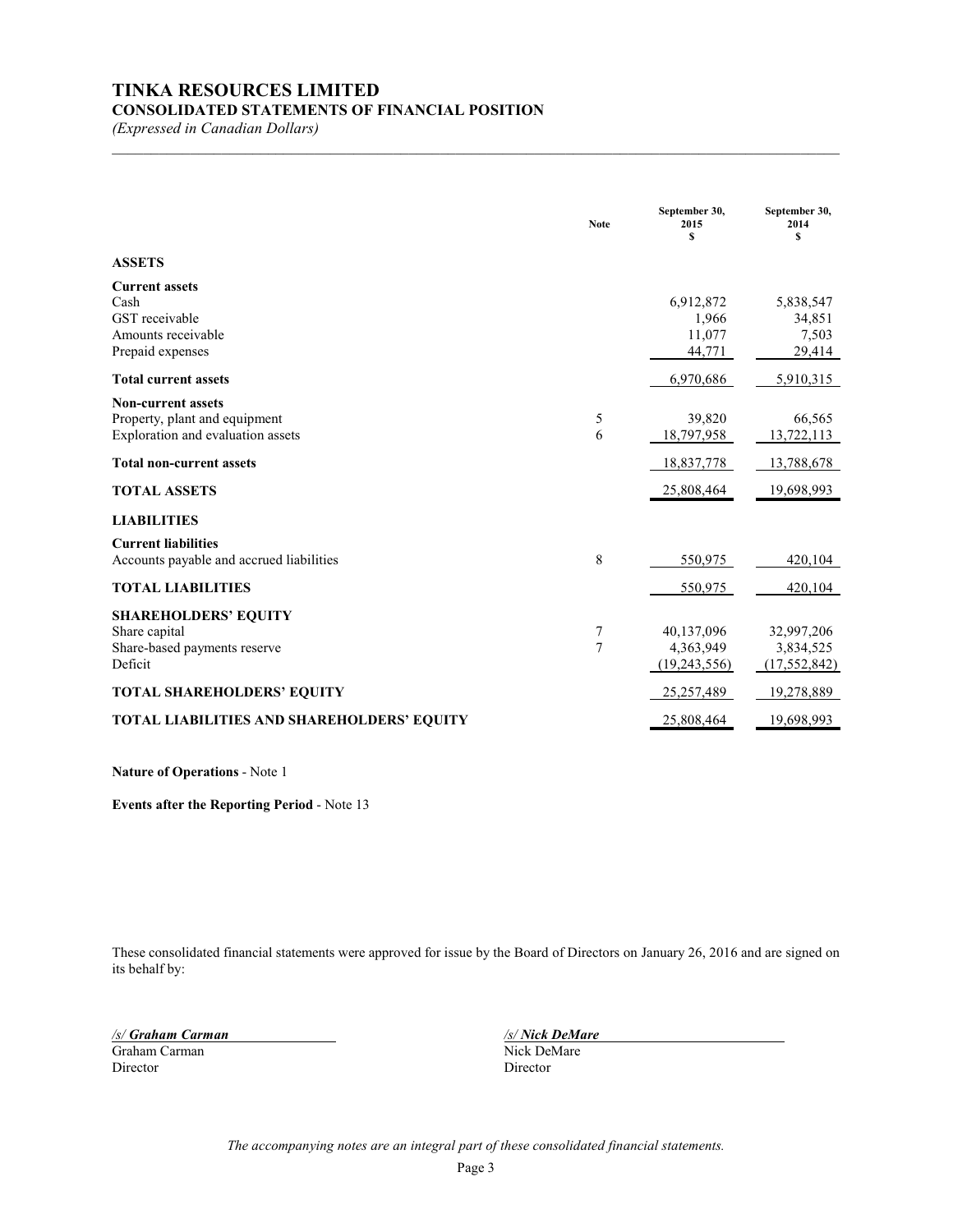## **TINKA RESOURCES LIMITED CONSOLIDATED STATEMENTS OF COMPREHENSIVE LOSS**

*(Expressed in Canadian Dollars)*  $\mathcal{L}_\mathcal{L} = \{ \mathcal{L}_\mathcal{L} = \{ \mathcal{L}_\mathcal{L} = \{ \mathcal{L}_\mathcal{L} = \{ \mathcal{L}_\mathcal{L} = \{ \mathcal{L}_\mathcal{L} = \{ \mathcal{L}_\mathcal{L} = \{ \mathcal{L}_\mathcal{L} = \{ \mathcal{L}_\mathcal{L} = \{ \mathcal{L}_\mathcal{L} = \{ \mathcal{L}_\mathcal{L} = \{ \mathcal{L}_\mathcal{L} = \{ \mathcal{L}_\mathcal{L} = \{ \mathcal{L}_\mathcal{L} = \{ \mathcal{L}_\mathcal{$ 

|                                                                          |             |             | <b>Year Ended September 30</b> |  |  |
|--------------------------------------------------------------------------|-------------|-------------|--------------------------------|--|--|
|                                                                          | <b>Note</b> | 2015<br>\$  | 2014<br>s                      |  |  |
|                                                                          |             |             |                                |  |  |
| <b>Expenses</b>                                                          |             |             |                                |  |  |
| Accounting and administration                                            | 8           | 63,766      | 55,653                         |  |  |
| Audit                                                                    |             | 32,808      | 30,015                         |  |  |
| Corporate development                                                    |             | 15,020      | 23,395                         |  |  |
| Depreciation                                                             |             | 10,617      | 3,135                          |  |  |
| General exploration                                                      |             | 19,890      | 19,569                         |  |  |
| Investment conferences                                                   |             | 24,005      | 15,289                         |  |  |
| Investor relations                                                       |             | 17,000      | 56,000                         |  |  |
| Legal                                                                    |             | 68,156      | 111,181                        |  |  |
| Management fees                                                          | 8           | 220,000     | 536,667                        |  |  |
| Office                                                                   |             | 114,855     | 97,291                         |  |  |
| Professional fees                                                        | 8           | 275,273     | 119,616                        |  |  |
| Regulatory                                                               |             | 8,847       | 17,957                         |  |  |
| Rent                                                                     | $\,8\,$     | 46,522      | 54,700                         |  |  |
| Salaries, wages and benefits                                             |             | 349,394     | 285,004                        |  |  |
| Shareholder costs                                                        |             | 13,793      | 17,957                         |  |  |
| Share-based compensation                                                 | 7(d), 8     | 527,014     | 545,858                        |  |  |
| Transfer agent                                                           |             | 19,485      | 13,563                         |  |  |
| Travel and related                                                       |             | 138,749     | 112,004                        |  |  |
|                                                                          |             |             |                                |  |  |
|                                                                          |             | 1,965,194   | 2,114,854                      |  |  |
| Loss before other items                                                  |             | (1,965,194) | (2,114,854)                    |  |  |
| <b>Other items</b>                                                       |             |             |                                |  |  |
| Interest income                                                          |             | 53,214      | 23,267                         |  |  |
| Foreign exchange gain (loss)                                             |             | 221,266     | 165,303                        |  |  |
| Write-off of equipment                                                   | 5           |             | (861)                          |  |  |
| Impairment of exploration and evaluation assets                          | 6           |             | (1,877,826)                    |  |  |
|                                                                          |             | 274,480     | (1,690,117)                    |  |  |
| Net loss and comprehensive loss for the year                             |             | (1,690,714) | (3,804,971)                    |  |  |
| Loss per share - basic and diluted                                       |             | \$(0.01)    | \$(0.04)                       |  |  |
| Weighted average number of common shares outstanding - basic and diluted |             | 127,592,795 | 86,607,212                     |  |  |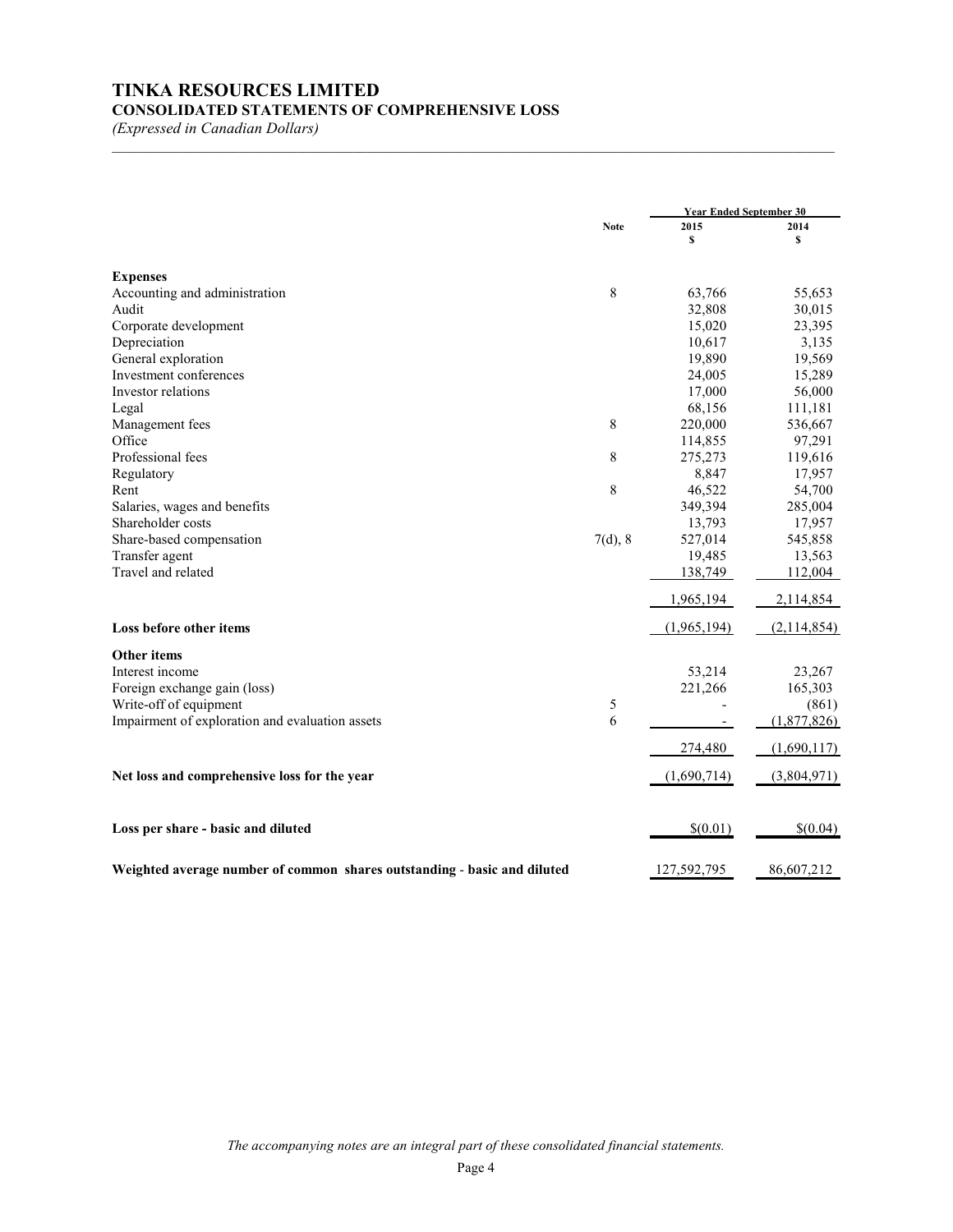## **TINKA RESOURCES LIMITED CONSOLIDATED STATEMENTS OF CHANGES IN EQUITY**

*(Expressed in Canadian Dollars)*

|                                                                                                                                     | Year Ended September 30, 2015 |                                  |                                                               |                |                                                             |  |
|-------------------------------------------------------------------------------------------------------------------------------------|-------------------------------|----------------------------------|---------------------------------------------------------------|----------------|-------------------------------------------------------------|--|
|                                                                                                                                     |                               | <b>Share Capital</b>             |                                                               |                |                                                             |  |
|                                                                                                                                     | Number of<br><b>Shares</b>    | Amount<br>S                      | <b>Share-Based</b><br><b>Payments</b><br><b>Reserve</b><br>\$ | Deficit<br>ъ   | <b>Total</b><br><b>Equity</b><br>\$                         |  |
| <b>Balance at September 30, 2014</b>                                                                                                | 116,022,729                   | 32,997,206                       | 3,834,525                                                     | (17, 552, 842) | 19,278,889                                                  |  |
| Common shares issued for:<br>Cash - private placement<br>Finder's fees<br>Share issue costs<br>Share-based compensation<br>Net loss | 33,737,093<br>47,500          | 7,253,475<br>7.803<br>(121, 388) | 2,410<br>527,014                                              | (1,690,714)    | 7,253,475<br>10.213<br>(121, 388)<br>527,014<br>(1,690,714) |  |
| <b>Balance at September 30, 2015</b>                                                                                                | 149,807,322                   | 40,137,096                       | 4,363,949                                                     | (19,243,556)   | 25,257,489                                                  |  |

 $\mathcal{L}_\mathcal{L} = \{ \mathcal{L}_\mathcal{L} = \{ \mathcal{L}_\mathcal{L} = \{ \mathcal{L}_\mathcal{L} = \{ \mathcal{L}_\mathcal{L} = \{ \mathcal{L}_\mathcal{L} = \{ \mathcal{L}_\mathcal{L} = \{ \mathcal{L}_\mathcal{L} = \{ \mathcal{L}_\mathcal{L} = \{ \mathcal{L}_\mathcal{L} = \{ \mathcal{L}_\mathcal{L} = \{ \mathcal{L}_\mathcal{L} = \{ \mathcal{L}_\mathcal{L} = \{ \mathcal{L}_\mathcal{L} = \{ \mathcal{L}_\mathcal{$ 

|                                       | Year Ended September 30, 2014 |                      |                                                         |                                                        |                |                        |
|---------------------------------------|-------------------------------|----------------------|---------------------------------------------------------|--------------------------------------------------------|----------------|------------------------|
|                                       |                               | <b>Share Capital</b> |                                                         |                                                        |                |                        |
|                                       | Number of<br><b>Shares</b>    | Amount<br>S          | <b>Share-Based</b><br><b>Payments</b><br><b>Reserve</b> | <b>Share</b><br><b>Subscriptions</b><br>Received<br>\$ | Deficit<br>S   | Total<br><b>Equity</b> |
| <b>Balance at September 30, 2013</b>  | 78,116,664                    | 21,843,670           | 3,275,237                                               | 242,240                                                | (13,747,871)   | 11,613,276             |
| Common shares issued for:             |                               |                      |                                                         |                                                        |                |                        |
| Acquisition                           | 6,131,094                     | 1,961,950            |                                                         |                                                        |                | 1,961,950              |
| Cash - private placements             | 31,603,971                    | 9,314,226            |                                                         | (242, 240)                                             |                | 9,071,986              |
| Cash - exercise of share options      | 80,000                        | 21,600               |                                                         | ۰                                                      |                | 21,600                 |
| Finder's fees                         | 91,000                        | 18,018               | 7,007                                                   |                                                        |                | 25,025                 |
| Share issue costs                     |                               | (179,095)            | 12,108                                                  |                                                        |                | (166,987)              |
| Share-based compensation              |                               |                      | 557,010                                                 |                                                        |                | 557,010                |
| Transfer on exercise of share options |                               | 16,837               | (16, 837)                                               |                                                        |                |                        |
| Net loss                              |                               |                      |                                                         |                                                        | (3,804,971)    | (3,804,971)            |
| <b>Balance at September 30, 2014</b>  | 116,022,729                   | 32,997,206           | 3,834,525                                               |                                                        | (17, 552, 842) | 19,278,889             |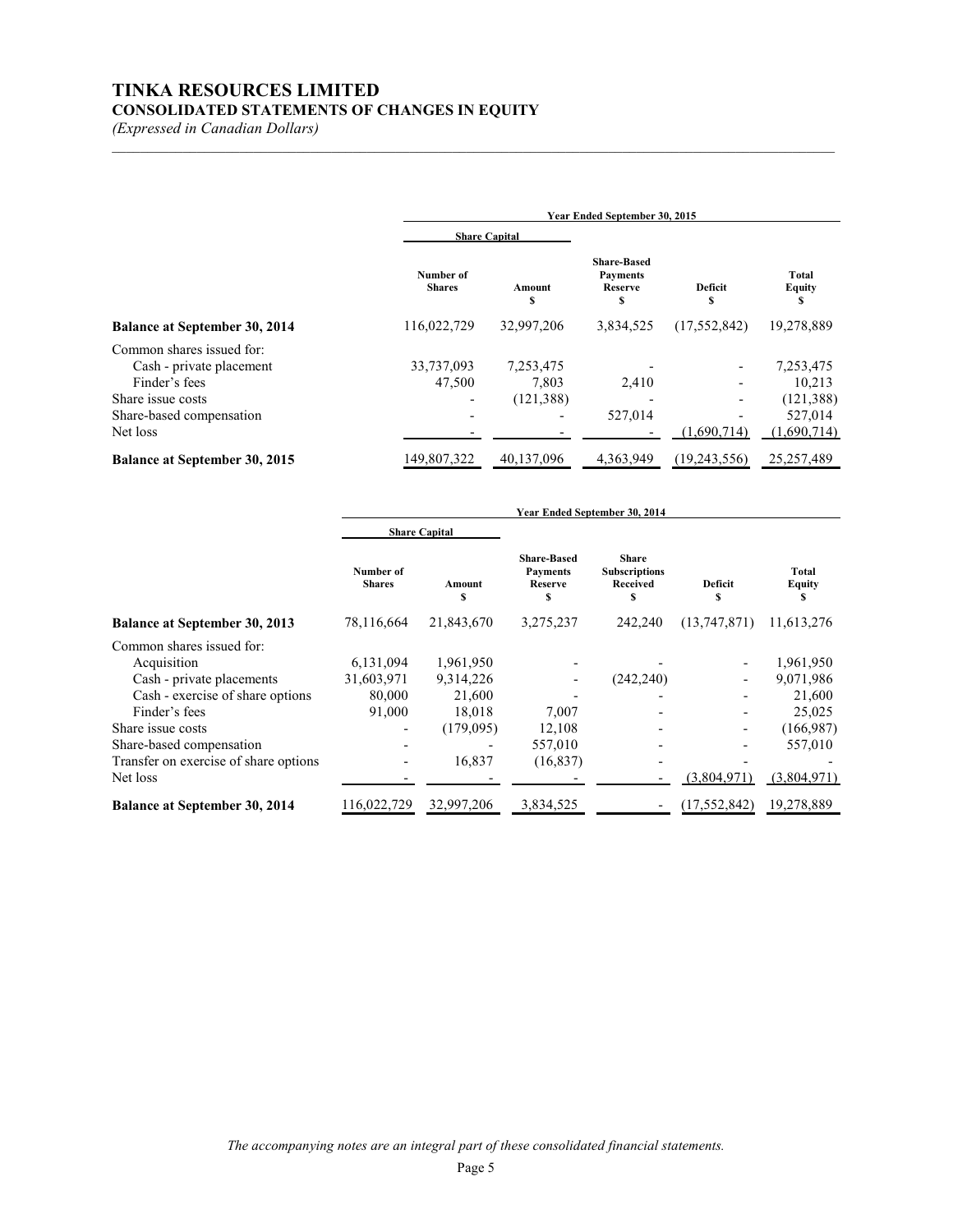# **TINKA RESOURCES LIMITED**

## **CONSOLIDATED STATEMENTS OF CASH FLOWS**

*(Expressed in Canadian Dollars)*

|                                                   | <b>Year Ended September 30.</b> |             |  |
|---------------------------------------------------|---------------------------------|-------------|--|
|                                                   | 2015<br>\$                      | 2014<br>S   |  |
| <b>Operating activities</b>                       |                                 |             |  |
| Net loss for the year                             | (1,690,714)                     | (3,804,971) |  |
| Adjustments for:                                  |                                 |             |  |
| Depreciation                                      | 10,617                          | 3,135       |  |
| Share-based compensation                          | 527,014                         | 545,858     |  |
| Impairment of exploration and evaluation assets   |                                 | 1,877,826   |  |
| Write-off of equipment                            |                                 | 861         |  |
| Changes in non-cash working capital items:        |                                 |             |  |
| GST receivable                                    | 32,885                          | (29, 341)   |  |
| Amounts receivable                                | (3,574)                         | (4,738)     |  |
| Prepaid expenses                                  | (15,357)                        | 4,564       |  |
| Accounts payable and accrued liabilities          | (92, 031)                       | 69,515      |  |
| Net cash used in operating activities             | (1,231,160)                     | (1,337,291) |  |
| <b>Investing activities</b>                       |                                 |             |  |
| Cash acquired on Acquisition                      |                                 | 23,566      |  |
| Advances to Darwin prior to Acquisition           |                                 | (52, 870)   |  |
| Expenditures on exploration and evaluation assets | (4,829,979)                     | (3,400,642) |  |
| Additions to property, plant and equipment        | (6,836)                         |             |  |
| Net cash used in investing activities             | (4,836,815)                     | (3,429,946) |  |
| <b>Financing activities</b>                       |                                 |             |  |
| Issuance of common shares                         | 7,253,475                       | 9,093,586   |  |
| Share issue costs                                 | (111, 175)                      | (141,212)   |  |
| Net cash generated from financing activities      | 7,142,300                       | 8,952,374   |  |
| Net change in cash                                | 1,074,325                       | 4,185,137   |  |
| Cash at beginning of year                         | 5,838,547                       | 1,653,410   |  |
| Cash at end of year                               | 6,912,872                       | 5,838,547   |  |

\_\_\_\_\_\_\_\_\_\_\_\_\_\_\_\_\_\_\_\_\_\_\_\_\_\_\_\_\_\_\_\_\_\_\_\_\_\_\_\_\_\_\_\_\_\_\_\_\_\_\_\_\_\_\_\_\_\_\_\_\_\_\_\_\_\_\_\_\_\_\_\_\_\_\_\_\_\_\_\_\_\_\_\_\_\_\_\_\_\_\_\_\_\_\_\_\_\_\_\_\_\_\_

**Supplemental cash flow information** - See Note 12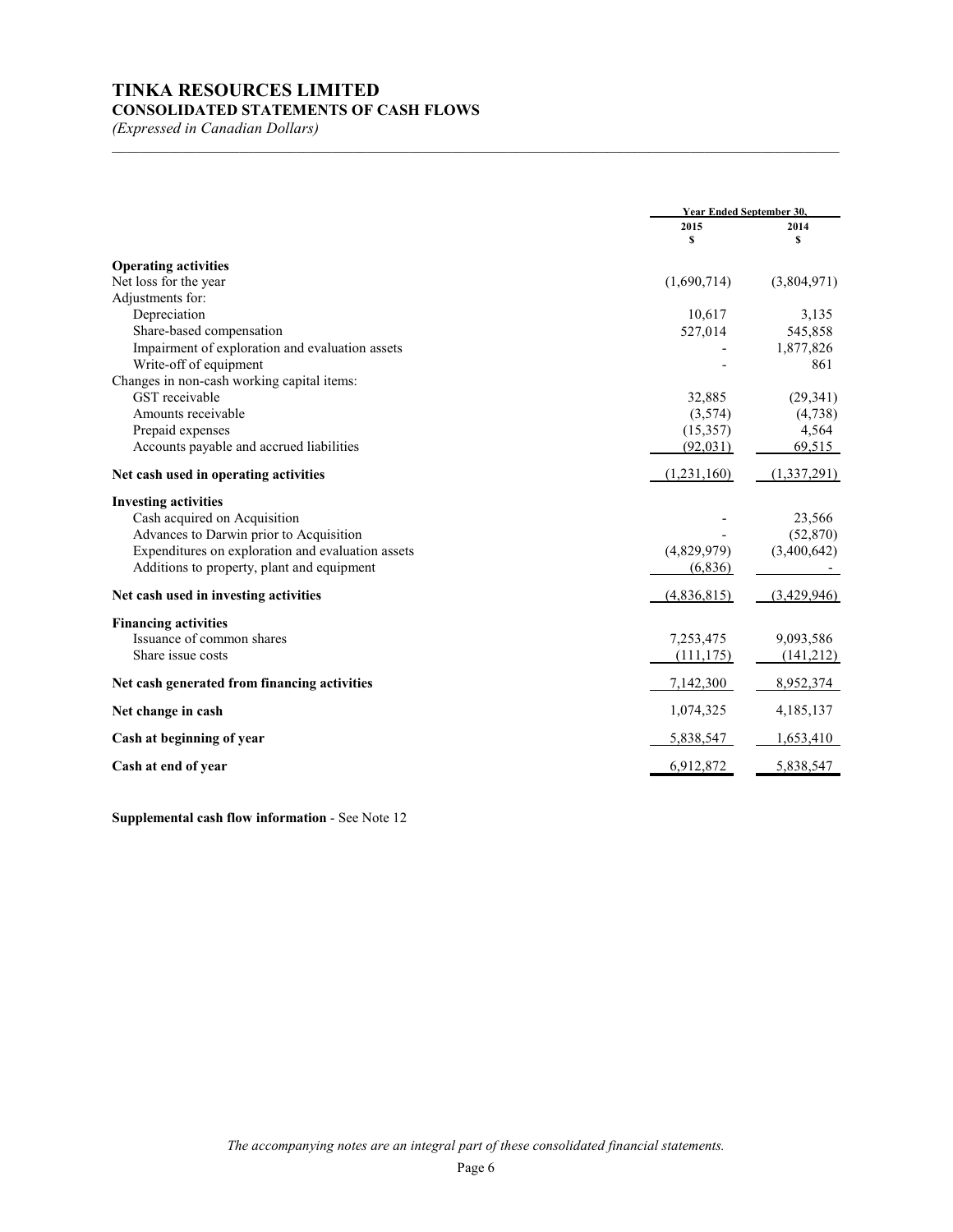## **1. Nature of Operations**

Tinka Resources Limited (the "Company") was incorporated on September 15, 1987 under the provisions of the Company Act (British Columbia). The Company is listed and traded on the TSX Venture Exchange ("TSXV") under the symbol "TK". The Company's principal office is located at #1305 - 1090 West Georgia Street, Vancouver, British Columbia, V6E 3V7 Canada.

**\_\_\_\_\_\_\_\_\_\_\_\_\_\_\_\_\_\_\_\_\_\_\_\_\_\_\_\_\_\_\_\_\_\_\_\_\_\_\_\_\_\_\_\_\_\_\_\_\_\_\_\_\_\_\_\_\_\_\_\_\_\_\_\_\_\_\_\_\_\_\_\_\_\_\_\_\_\_\_\_\_\_\_\_\_\_\_\_\_\_\_\_\_**

The Company is a junior mineral exploration company currently engaged in the acquisition and exploration of precious and base metals on mineral properties located in Peru. On the basis of information to date, the Company has not yet determined whether these properties contain economically recoverable ore reserves. The underlying value of the mineral resource interests is entirely dependent on the existence of economically recoverable reserves, the ability of the Company to obtain the necessary financing to complete exploration and development and upon future profitable production. Mineral resource interests represent costs incurred to date, less amounts amortized and/or written off, and do not necessarily represent present or future values.

As at September 30, 2015 the Company had cash of \$6,912,872 and working capital in the amount of \$6,419,711. These consolidated financial statements have been prepared on a going concern basis which assumes that the Company will be able to realize its assets and discharge its liabilities in the normal course of business operations for the foreseeable future. The Company's ability to continue as a going concern is dependent upon the ability of the Company to obtain the necessary financing to develop properties and to establish future profitable production. To date the Company has not earned significant revenues and is considered to be in the exploration stage. The Company's operations are funded from equity financings which are dependent upon many external factors and may be difficult to impossible to secure or raise when required. Management considers that the Company has sufficient financial resources to maintain its core operations and existing mineral resource interests for the next twelve months. The Company will require additional equity financing to continue exploration and drilling activities on its mineral property interests in Peru and to fund ongoing corporate and administrative costs. While the Company has been successful in securing financings in the past, there can be no assurance that it will be able to do so in the future. These consolidated financial statements do not reflect any adjustments related to conditions that occurred subsequent to September 30, 2015.

## **2. Basis of Preparation**

## *Statement of Compliance*

These consolidated financial statements have been prepared in accordance with International Financial Reporting Standards, ("IFRS") as issued by the International Accounting Standards Board ("IASB") and interpretations of the IFRS Interpretations Committee ("IFRIC").

## *Basis of Measurement*

The Company's consolidated financial statements have been prepared on the historical cost basis except for the revaluation of certain financial assets and financial liabilities to fair value.

## *Details of the Group*

In addition to the Company, the consolidated financial statements include all subsidiaries. Subsidiaries are all corporations over which the Company is able, directly or indirectly, to control financial and operating policies, which is the authority usually connected with holding majority voting rights. Subsidiaries are fully consolidated from the date on which control is acquired by the Company. Inter-company transactions and balances are eliminated upon consolidation. They are deconsolidated from the date that control by the Company ceases.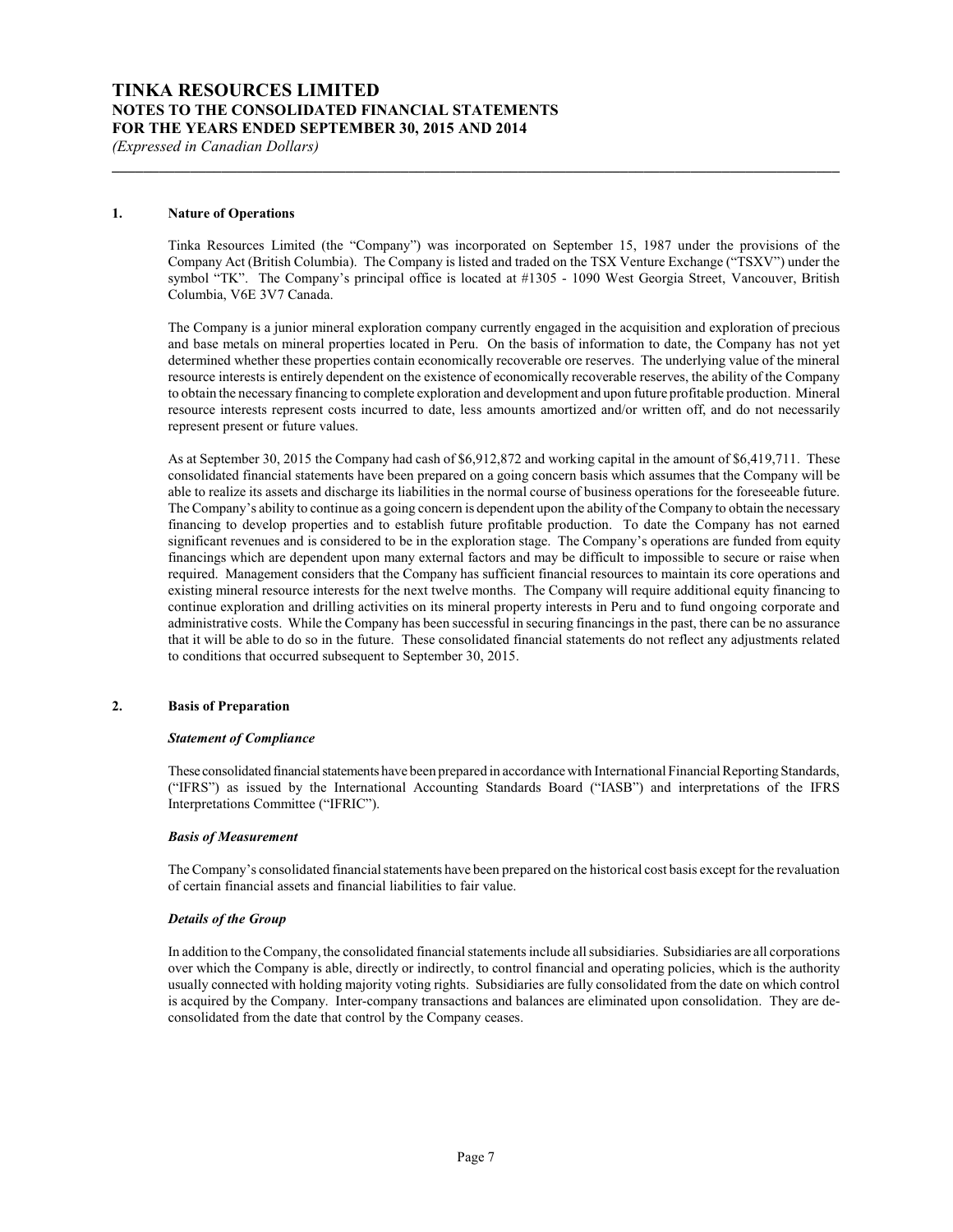## **2. Basis of Preparation** (continued)

As at September 30, 2015 and 2014 the subsidiaries of the Company are as follows:

| Company                | <b>Location of Incorporation</b> | <b>Ownership Interest</b> |
|------------------------|----------------------------------|---------------------------|
| Darwin Resources Corp. | Canada                           | $100\%$                   |
| Tinka Resources S.A.C. | Peru                             | $100\%$                   |
| Darwin Peru S.A.C.     | Peru                             | $100\%$                   |

**\_\_\_\_\_\_\_\_\_\_\_\_\_\_\_\_\_\_\_\_\_\_\_\_\_\_\_\_\_\_\_\_\_\_\_\_\_\_\_\_\_\_\_\_\_\_\_\_\_\_\_\_\_\_\_\_\_\_\_\_\_\_\_\_\_\_\_\_\_\_\_\_\_\_\_\_\_\_\_\_\_\_\_\_\_\_\_\_\_\_\_\_\_**

See also Note 4.

## **3. Summary of Significant Accounting Policies**

## *Critical Judgments and Sources of Estimation Uncertainty*

The preparation of these consolidated financial statements requires management to make certain estimates, judgments and assumptions that affect the reported amounts of assets and liabilities at the date of the consolidated financial statements and reported amounts of expenses during the reporting period. Actual outcomes could differ from these estimates. These financial statements include estimates which, by their nature, are uncertain. The impacts of such estimates are pervasive throughout the financial statements, and may require accounting adjustments based on future occurrences. Revisions to accounting estimates are recognized in the period in which the estimate is revised and future periods if the revision affects both current and future periods. These estimates are based on historical experience, current and future economic conditions and other factors, including expectations of future events that are believed to be reasonable under the circumstances.

## *Critical Judgments*

The following are critical judgments that management has made in the process of applying accounting policies and that have the most significant effect on the amounts recognized in the financial statements:

- (i) The determination of categories of financial assets and financial liabilities has been identified as an accounting policy which involves judgments or assessments made by management.
- (ii) Management is required to assess the functional currency of each entity of the Company. In concluding that the Canadian dollar is the functional currency of the parent and its subsidiary companies, management considered the currency that mainly influences the cost of providing goods and services in each jurisdiction in which the Company operates. As no single currency was clearly dominant the Company also considered secondary indicators including the currency in which funds from financing activities are denominated and the currency in which funds are retained.
- (iii) Management is required to assess impairment in respect of intangible exploration and evaluation assets. The triggering events are defined in IFRS 6. In making the assessment, management is required to make judgments on the status of each project and the future plans towards finding commercial reserves. The nature of exploration and evaluation activity is such that only a proportion of projects are ultimately successful and some assets are likely to become impaired in future periods.
- (iv) Although the Company takes steps to verify title to exploration and evaluation assets in which it has an interest, these procedures do not guarantee the Company's title. Such properties may be subject to prior agreements or transfers and title may be affected by undetected defects.

## *Estimation Uncertainty*

The following are key assumptions concerning the future and other key sources of estimation uncertainty that have a significant risk of resulting in a material adjustment to the carrying amount of assets and liabilities within the next financial year: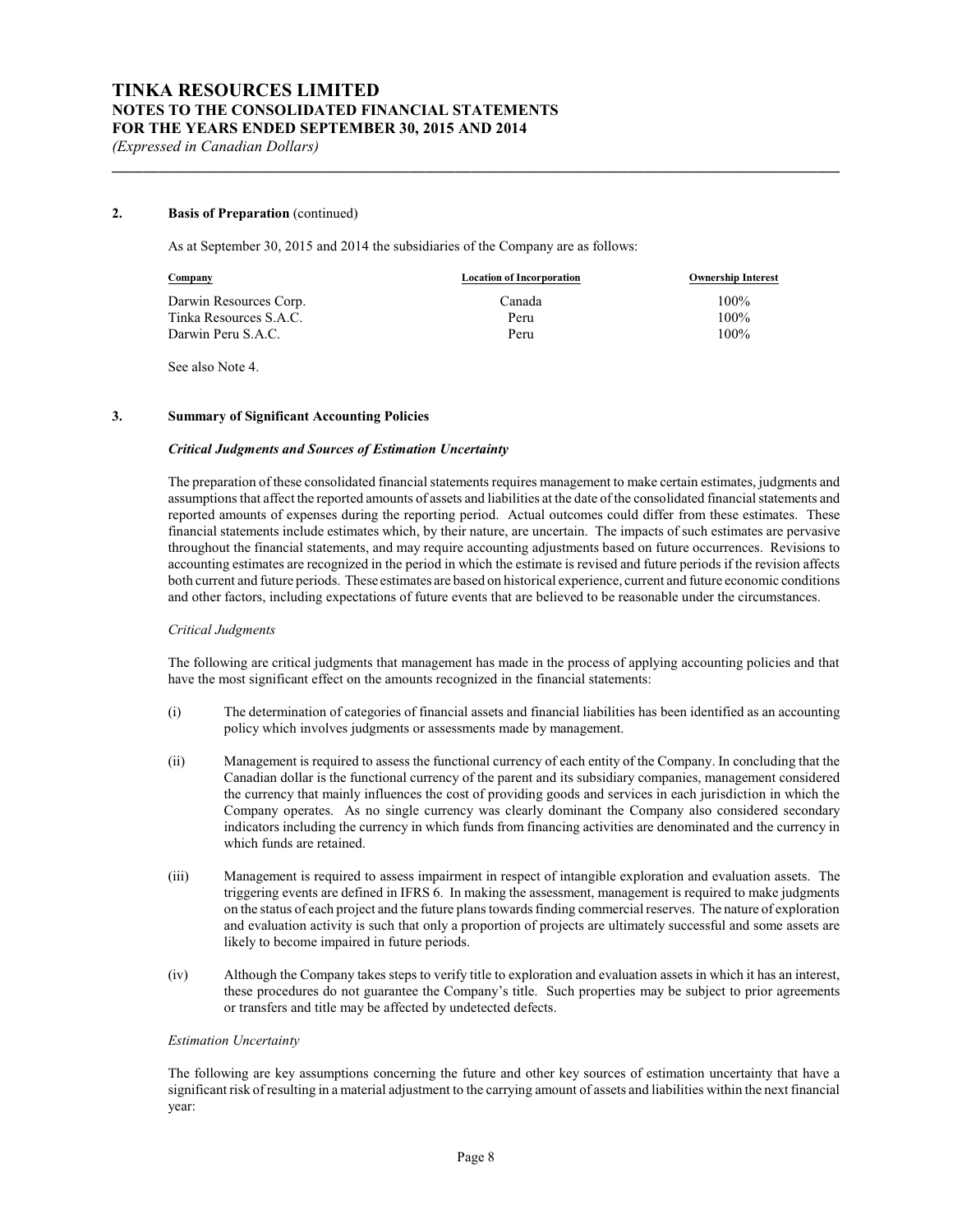## **3. Summary of Significant Accounting Policies** (continued)

(i) Provisions for income taxes are made using the best estimate of the amount expected to be paid based on a qualitative assessment of all relevant factors. The Company reviews the adequacy of these provisions at the end of the reporting period. However, it is possible that at some future date an additional liability could result from audits by taxing authorities. Where the final outcome of these tax-related matters is different from the amounts that were originally recorded, such differences will affect the tax provisions in the period in which such determination is made.

**\_\_\_\_\_\_\_\_\_\_\_\_\_\_\_\_\_\_\_\_\_\_\_\_\_\_\_\_\_\_\_\_\_\_\_\_\_\_\_\_\_\_\_\_\_\_\_\_\_\_\_\_\_\_\_\_\_\_\_\_\_\_\_\_\_\_\_\_\_\_\_\_\_\_\_\_\_\_\_\_\_\_\_\_\_\_\_\_\_\_\_\_\_**

(ii) The assessment of any impairment of evaluation and exploration assets, and property, plant and equipment is dependent upon estimates of the recoverable amount that take into account factors such as reserves, economic and market conditions and the useful lives of assets. As a result of this assessment, management has carried out an impairment test on all the Company's exploration and evaluation assets and an impairment charge of \$1,877,826 was made in fiscal 2014. In fiscal 2015 management concluded there were no impairment indicators and no impairment charge was required.

## *Cash and Cash Equivalents*

Cash includes cash in bank and demand deposits. Cash equivalents include short-term, highly liquid investments that are readily convertible to known amounts of cash and which are subject to an insignificant risk of change in value. The Company is not exposed to significant credit or interest rate risk although cash is held in excess of federally insured limits with a major financial institution. At September 30, 2015 and 2014, the Company did not have any cash equivalents.

## *Amounts Receivable*

Receivables are recognized initially at fair value and subsequently measured at amortized cost using the effective interest method, less provision for impairment. Receivables are classified as loans and receivables. A provision for impairment of receivables is established when there is objective evidence that the Company will not be able to collect all amounts due according to the original terms of the receivables.

## *Accounts Payable and Accrued Liabilities*

Payables are obligations to pay for materials or services that have been acquired in the ordinary course of business from suppliers. Payables are classified as current liabilities if payment is due within one year or less (or in the normal operating cycle of the business if longer). If not, they are presented as non-current liabilities.

Payables are classified as other financial liabilities initially at fair value and subsequently measured at amortized cost using the effective interest method.

## *Exploration and Evaluation Assets*

The Company is in the exploration stage with respect to its investment in exploration and evaluation assets and, accordingly, follows the practice of capitalizing all costs relating to the acquisition of, exploration for and development of mineral properties and crediting all proceeds received against the cost of the related properties. Such costs include, but are not exclusive to, geological and geophysical studies, exploratory drilling and sampling. At such time as commercial production commences, these costs will be charged to operations on a unit-of-production method based on proven and probable reserves. The aggregate costs related to abandoned mineral properties are charged to operations at the time of any abandonment, or when it has been determined that there is evidence of a permanent impairment. An impairment charge relating to a mineral property is subsequently reversed when new exploration results or actual or potential proceeds on sale or farmout of the property result in a revised estimate of the recoverable amount, but only to the extent that this does not exceed the original carrying value of the property that would have resulted if no impairment had been recognized.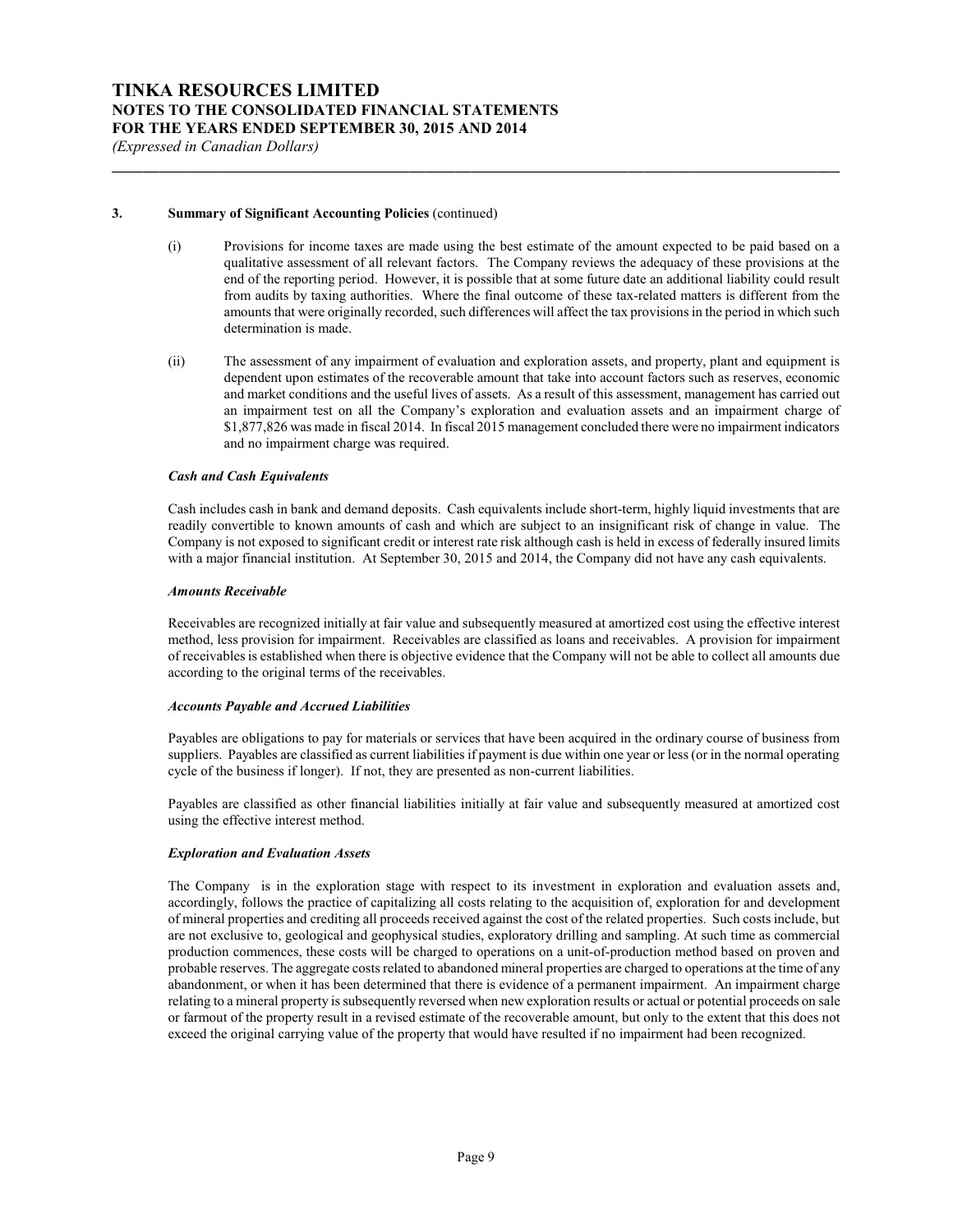## **3. Summary of Significant Accounting Policies** (continued)

The recoverability of amounts shown for exploration and evaluation assets is dependent upon the discoveryof economically recoverable reserves, the ability of the Company to obtain financing to complete development of the properties, and on future production or proceeds of disposition.

**\_\_\_\_\_\_\_\_\_\_\_\_\_\_\_\_\_\_\_\_\_\_\_\_\_\_\_\_\_\_\_\_\_\_\_\_\_\_\_\_\_\_\_\_\_\_\_\_\_\_\_\_\_\_\_\_\_\_\_\_\_\_\_\_\_\_\_\_\_\_\_\_\_\_\_\_\_\_\_\_\_\_\_\_\_\_\_\_\_\_\_\_\_**

The Company recognizes in income costs recovered on mineral properties when amounts received or receivable are in excess of the carrying amount.

Once the technical feasibility and commercial viability of the extraction of mineral resources in an area of interest are demonstrable, exploration and evaluation assets attributable to that area of interest are first tested for impairment and then reclassified to mining property and development assets.

The Company also accounts for foreign value added taxes as part of deferred costs. These amounts are treated as a reduction in the carrying costs of exploration and evaluation assets as they are recovered.

All capitalized exploration and evaluation expenditure is monitored for indications of impairment. Where a potential impairment is indicated, assessments are performed for each area of interest. To the extent that an exploration expenditure is not expected to be recovered, it is charged to the results of operations.

## *Property, Plant and Equipment*

Property, plant and equipment are carried at cost, less accumulated depreciation and accumulated impairment losses.

The cost of an item of property, plant and equipment consists of the purchase price, any costs directly attributable to bringing the asset to the location and condition necessary for its intended use and an initial estimate of the costs of dismantling and removing the item and restoring the site on which it is located.

Property, plant and equipment are depreciated annually on a straight-line basis over the estimated useful life of the assets, at a rate of between 20% and 25% for office furniture and equipment and vehicles.

An item of property, plant and equipment is derecognized upon disposal or when no future economic benefits are expected to arise from the continued use of the asset. Any gain or loss arising on disposal of the asset, determined as the difference between the net disposal proceeds and the carrying amount of the asset, is recognized in profit or loss in the consolidated statement of comprehensive income or loss.

Where an item of plant and equipment comprises major components with different useful lives, the components are accounted for as separate items of plant and equipment. Expenditures incurred to replace a component of an item of plant and equipment that is accounted for separately, including major inspection and overhaul expenditures are capitalized.

The Company compares the carrying value of property, plant and equipment to estimated net recoverable amounts, based on estimated future cash flows, to determine whether there is any indication of impairment whenever events or circumstances warrant.

## *Impairment of Assets*

At each financial position reporting date, the carrying amounts of the Company's assets are reviewed to determine whether there is any indication that those assets are impaired. If any such indication exists, the recoverable amount of the asset is estimated in order to determine the extent of the impairment, if any. Where the asset does not generate cash flows that are independent from other assets, the Company estimates the recoverable amount of the cash-generating unit to which the asset belongs.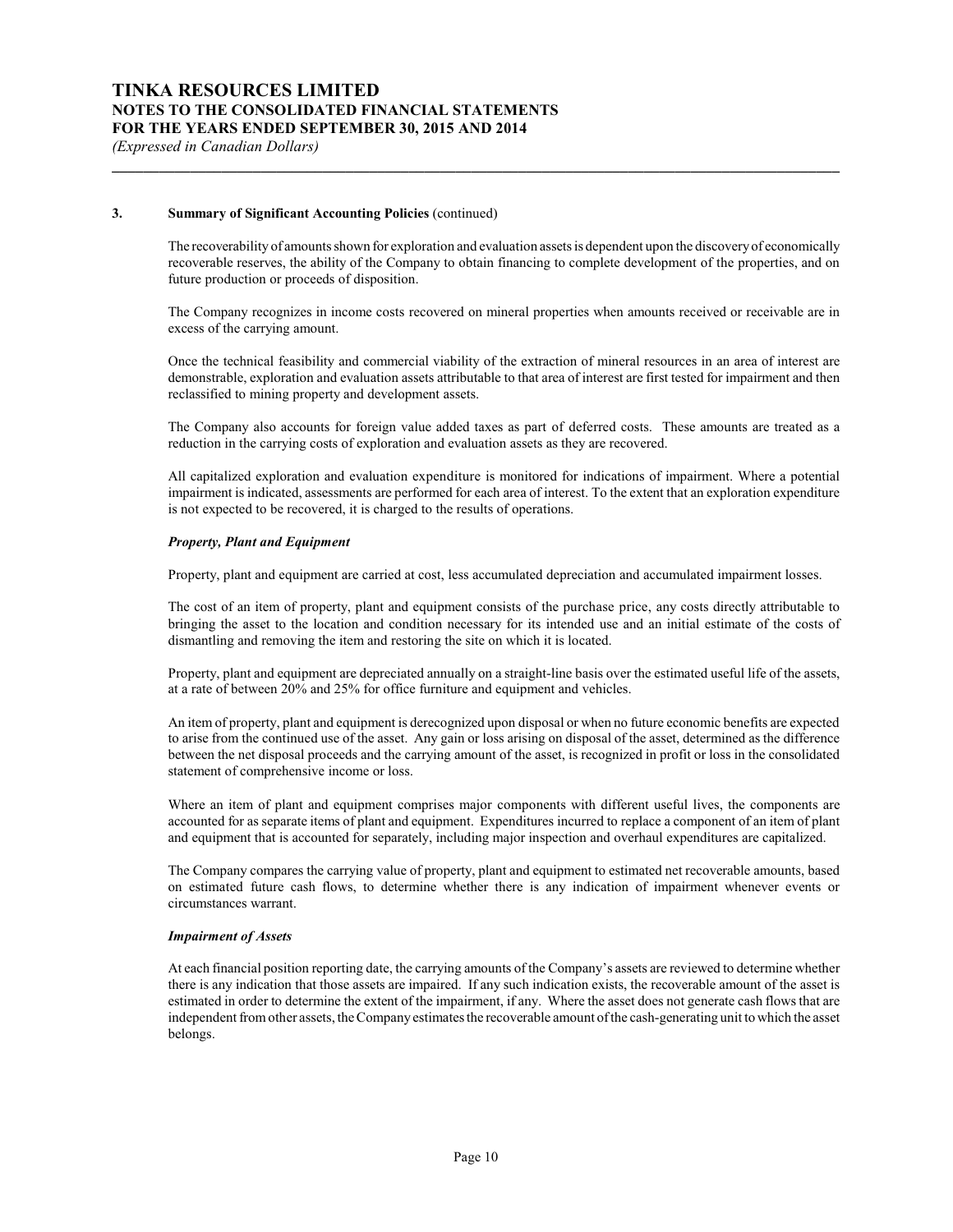## **3. Summary of Significant Accounting Policies** (continued)

An asset's recoverable amount is the higher of fair value less costs to sell and value in use. Fair value is determined as the amount that would be obtained from the sale of the asset in an arm's length transaction between knowledgeable and willing parties. In assessing value in use, the estimated future cash flows are discounted to their present value using a pre-tax discount rate that reflects current market assessments of the time value of money and the risks specific to the asset. If the recoverable amount of an asset or cash generating unit is estimated to be less than its carrying amount, the carrying amount of the asset is reduced to its recoverable amount and the impairment loss is recognized in the profit or loss for the period.

**\_\_\_\_\_\_\_\_\_\_\_\_\_\_\_\_\_\_\_\_\_\_\_\_\_\_\_\_\_\_\_\_\_\_\_\_\_\_\_\_\_\_\_\_\_\_\_\_\_\_\_\_\_\_\_\_\_\_\_\_\_\_\_\_\_\_\_\_\_\_\_\_\_\_\_\_\_\_\_\_\_\_\_\_\_\_\_\_\_\_\_\_\_**

Where an impairment loss subsequently reverses, the carrying amount of the asset (or cash-generating unit) is increased to the revised estimate of its recoverable amount, so that the increased carrying amount does not exceed the carrying amount that would have been determined had no impairment loss been recognized for the asset (or cash-generating unit) in prior years. A reversal of an impairment loss is recognized immediately in profit or loss.

## *Decommissioning Provision*

An obligation to incur restoration, rehabilitation and environmental costs arises when environmental disturbance is caused by the exploration, development or ongoing production of a mineral interest by or on behalf of the Company. Costs for restoration of site damage which is created on an ongoing basis during exploration and evaluation are provided for at their net present values and charged against profits in the period such exploration and evaluation occurs. Discount rates using a risk-free rate that reflects the time value of money are used to calculate the net present value. The related liability is adjusted for each period for the unwinding of the discount rate and for changes to the current market-based discount rate, amount or timing of the underlying cash flows needed to settle the obligation. As at September 30, 2015 and 2014 the Company does not have any decommissioning obligations.

## *Financial Instruments*

All financial assets are initially recorded at fair value and designated upon inception into one of the following four categories: held to maturity, available for sale, loans and receivables or at fair value through profit or loss.

Financial assets classified as fair value through profit or loss are measured at fair value with unrealized gains and losses recognized through comprehensive loss. Cash is classified as fair value through profit or loss.

Financial assets classified as loans and receivables and held to maturity are measured at amortized cost. Amounts receivable are classified as loans and receivables.

Financial assets classified as available for sale are measured at fair value with unrealized gains and losses recognized in other comprehensive income (loss) except for losses in value that are considered other than temporary. At September 30, 2015 and 2014 the Company has not classified any financial assets as available-for-sale.

Transaction costs associated with fair value through profit or loss are expensed as incurred, while transaction costs associated with all other financial assets are included in the initial carrying amount of the asset.

All financial liabilities are initially recorded at fair value and designated upon inception as fair value through profit or loss or other financial liabilities.

Financial liabilities classified as other financial liabilities are measured at amortized cost. Accounts payable and accrued liabilities are classified as other financial liabilities.

Financial liabilities classified as fair value through profit or loss are measured at fair value with unrealized gains and losses recognized through comprehensive loss. At September 30, 2015 and 2014 the Company has not classified any financial liabilities as fair value through profit or loss.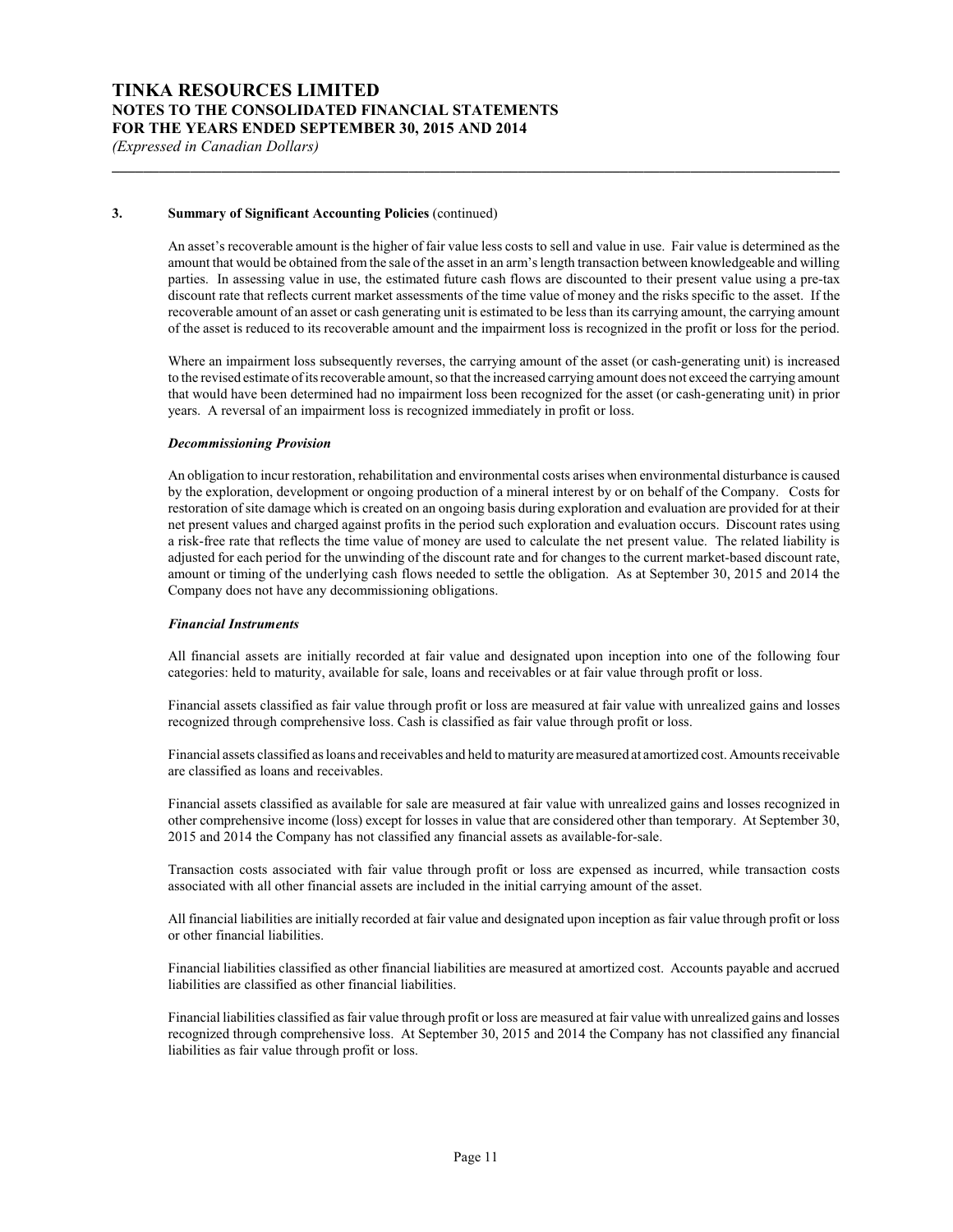## **3. Summary of Significant Accounting Policies** (continued)

## *Share Capital*

Common shares issued by the Company are classified as equity. Costs directly attributable to the issue of common shares, share purchase warrants and share options are recognized as a deduction from equity, net of any related income tax effects.

**\_\_\_\_\_\_\_\_\_\_\_\_\_\_\_\_\_\_\_\_\_\_\_\_\_\_\_\_\_\_\_\_\_\_\_\_\_\_\_\_\_\_\_\_\_\_\_\_\_\_\_\_\_\_\_\_\_\_\_\_\_\_\_\_\_\_\_\_\_\_\_\_\_\_\_\_\_\_\_\_\_\_\_\_\_\_\_\_\_\_\_\_\_**

#### *Equity Financing*

The Company engages in equity financing transactions to obtain the funds necessary to continue operations and explore and evaluate mineral properties. These equity financing transactions may involve issuance of common shares or units. Units typically comprise a certain number of common shares and share purchase warrants. Depending on the terms and conditions of each equity financing transaction, the warrants are exercisable into additional common shares at a price prior to expiry as stipulated by the terms of the transaction. The Company adopted a residual value method with respect to the measurement of common shares and share purchase warrants issued as private placement units. The fair value of the common shares issued in the private placements is determined by the closing quoted bid price on the price reservation date, if applicable, or the announcement date. The balance, if any, is allocated to the attached share purchase warrants.

#### *Share-Based Payment Transactions*

The share option plan allows Company employees and consultants to acquire shares of the Company. The fair value of share options granted is recognized as a share-based compensation expense with a corresponding increase in the equity settled share-based payments reserve in equity. An individual is classified as an employee when the individual is an employee for legal or tax purposes (direct employee) or provides services similar to those performed by a direct employee.

For employees the fair value is measured at grant date and each tranche is recognized separately on a straight line basis over the period during which the share options vest. The fair value of the share options granted is measured using the Black-Scholes option pricing model taking into account the terms and conditions upon which the share options were granted. Expected volatility is based on available historical volatility of the Company's share price. At the end of each reporting period, the amount recognized as an expense is adjusted to reflect the actual number of share options that are expected to vest.

Equity-settled share-based payment transactions with non-employees are measured at the fair value of the goods or services received. However, if the fair value cannot be estimated reliably, the share-based payment transaction is measured at the fair value of the equity instruments granted at the date the Company receives the goods or the services.

#### *Current and Deferred Income Taxes*

The tax expense comprises current and deferred tax. Tax is recognized in the statement of comprehensive loss, except to the extent that it relates to items recognized in other comprehensive income or directly in equity. In this case the tax is also recognized in other comprehensive income or directly in equity, respectively.

#### *Current Tax*

The current income tax charge is calculated on the basis of the tax laws enacted or substantively enacted at the statement of financial position date in the countries where the Company's subsidiaries and associates operate and generate taxable income. Management periodically evaluates positions taken in tax returns with respect to situations in which applicable tax regulation is subject to interpretation. It establishes provisions where appropriate on the basis of amounts expected to be paid to the tax authorities.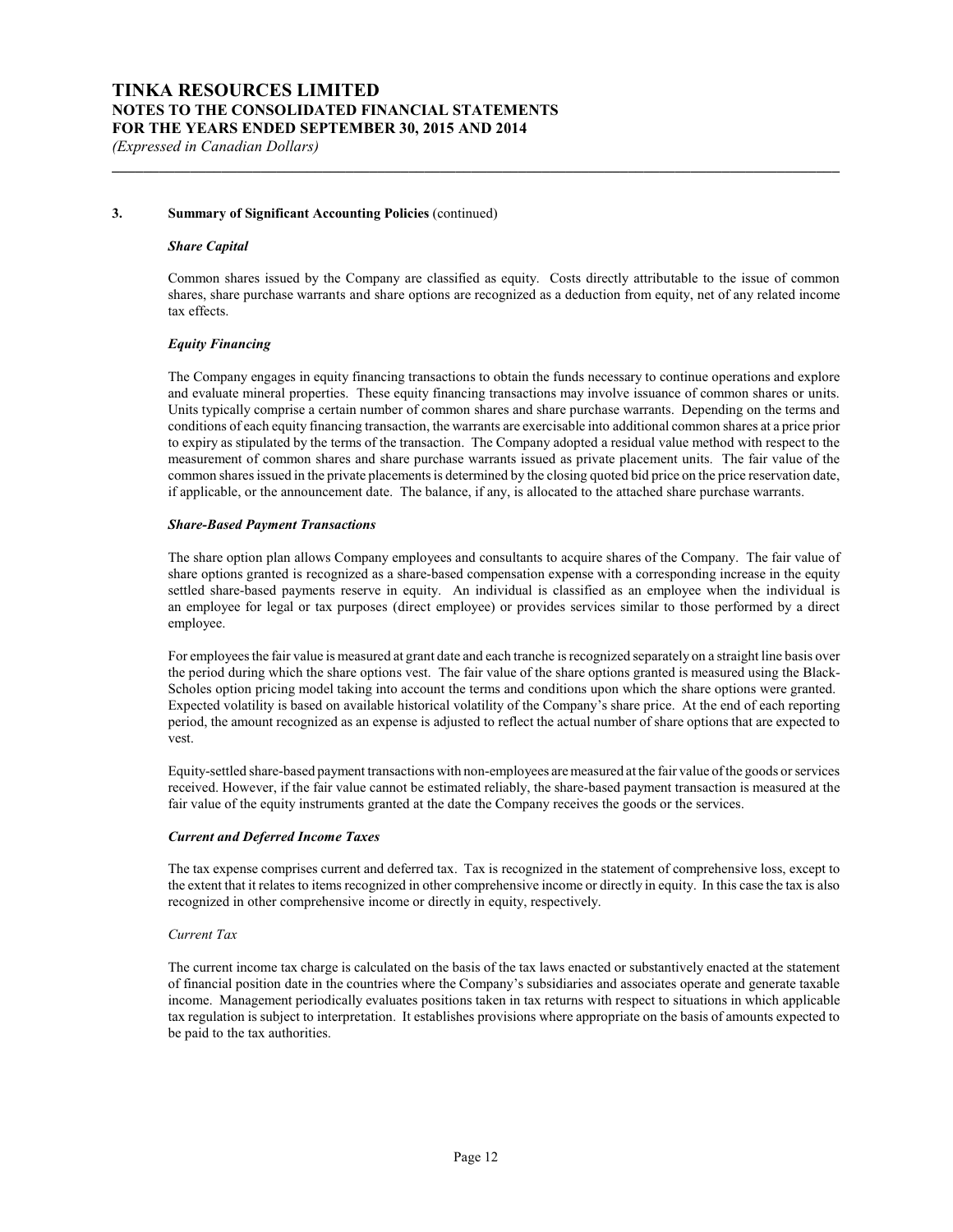## **3. Summary of Significant Accounting Policies** (continued)

## *Deferred Tax*

Deferred income tax is recognized, using the liability method, on temporary differences arising between the tax bases of assets and liabilities and their carrying amounts in the consolidated financial statements. However, the deferred income tax is not accounted for if it arises from initial recognition of an asset or liability in a transaction other than a business combination that at the time of the transaction affects neither accounting nor taxable profit or loss. Deferred income tax is determined using tax rates (and laws) that have been enacted or substantively enacted by the statement of financial position date and are expected to apply when the related deferred income tax asset is realized or the deferred income tax liability is settled.

**\_\_\_\_\_\_\_\_\_\_\_\_\_\_\_\_\_\_\_\_\_\_\_\_\_\_\_\_\_\_\_\_\_\_\_\_\_\_\_\_\_\_\_\_\_\_\_\_\_\_\_\_\_\_\_\_\_\_\_\_\_\_\_\_\_\_\_\_\_\_\_\_\_\_\_\_\_\_\_\_\_\_\_\_\_\_\_\_\_\_\_\_\_**

Deferred income tax assets are recognized only to the extent that it is probable that future taxable profit will be available against which the temporary differences can be utilized.

Deferred income tax is provided on temporary differences arising on investments in subsidiaries, except where the timing of the reversal of the temporary difference is controlled by the Company and it is probable that the temporary difference will not reverse in the foreseeable future. Deferred income tax assets and liabilities are offset when there is a legally enforceable right to offset current tax assets against current tax liabilities and when the deferred income tax assets and liabilities relate to income taxes levied by the same taxation authority on either the taxable entity or different taxable entities where there is an intention to settle the balances on a net basis.

## *Loss Per Share*

Basic loss per share is computed by dividing loss attributable to common shareholders by the weighted average number of common shares outstanding during the period. The computation of diluted loss per share assumes the conversion, exercise or contingent issuance of securities only when such conversion, exercise or issuance would have a dilutive effect on loss per share. The dilutive effect of convertible securities is reflected in diluted earnings per share by application of the "if converted" method. The dilutive effect of outstanding options and warrants and their equivalents is reflected in diluted loss per share.

#### *Foreign Currency Translation*

#### *Functional and Presentation Currency*

The financial statements of the Company's subsidiaries are prepared in the local currency of their home jurisdictions. Consolidation of each subsidiary includes re-measurement from the local currency to the subsidiary's functional currency. Each subsidiary's functional currency, being the currency of the primary economic environment in which the subsidiary operates, is the Canadian dollar. The consolidated financial statements are presented in Canadian dollars.

Exchange rates published by the Bank of Canada were used to translate subsidiaryfinancial statements into the consolidated financial statements. Income and expenses for each statement of comprehensive loss presented are translated using the rates prevailing on the transaction dates. All resulting foreign exchange differences are recognized in comprehensive loss.

#### *Foreign Currency Transactions*

Foreign currency transactions are translated into the functional currency using the exchange rates prevailing on the dates of the transactions. Foreign exchange gains and losses resulting from the settlement of such transactions and from the translation at period-end exchange rates of monetary assets and liabilities denominated in foreign currencies are recognized in comprehensive loss.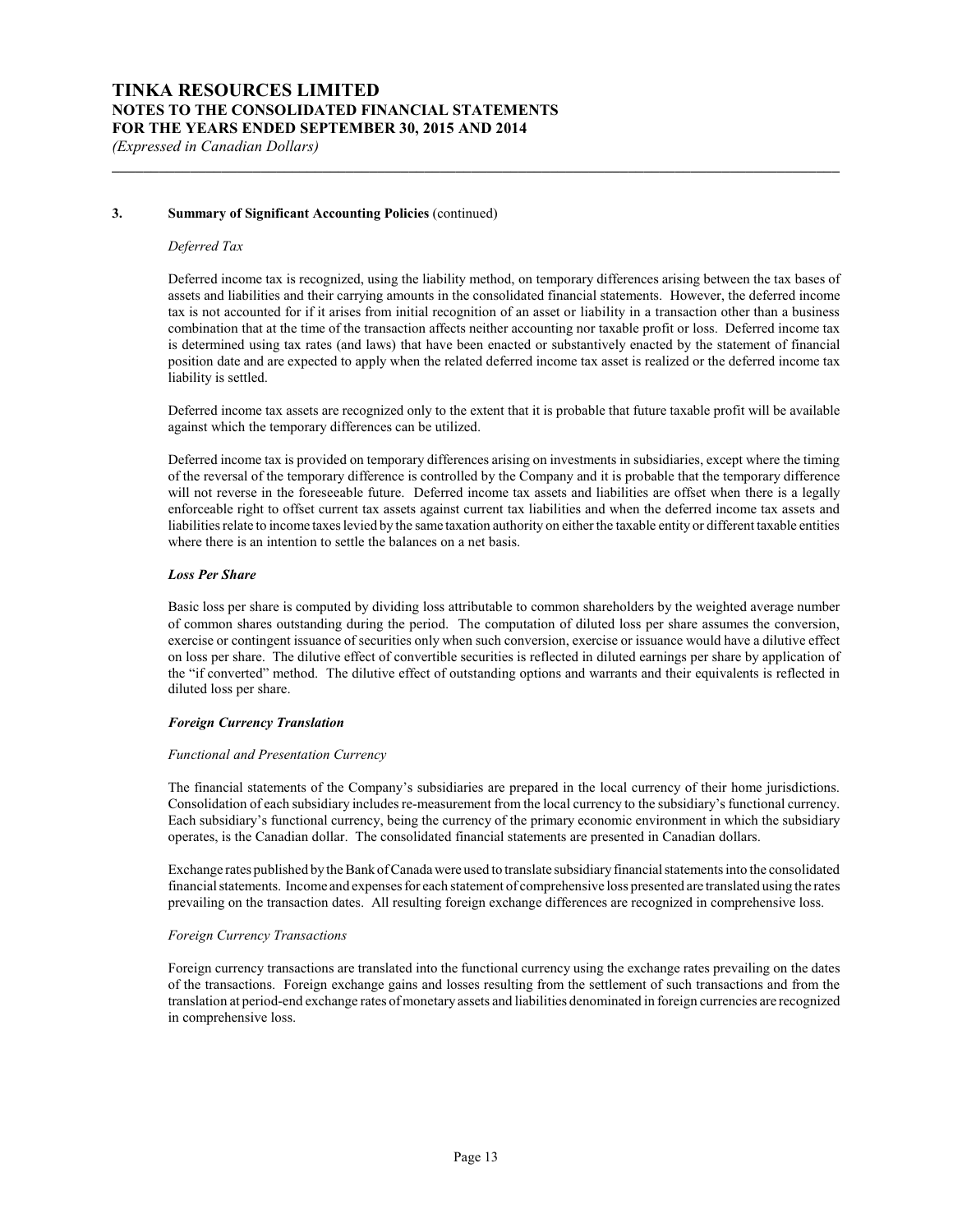## **3. Summary of Significant Accounting Policies** (continued)

## *Accounting Standards and Interpretations Issued but Not Yet Adopted*

As at the date of these financial statements, the following standards have not been applied in these financial statements:

**\_\_\_\_\_\_\_\_\_\_\_\_\_\_\_\_\_\_\_\_\_\_\_\_\_\_\_\_\_\_\_\_\_\_\_\_\_\_\_\_\_\_\_\_\_\_\_\_\_\_\_\_\_\_\_\_\_\_\_\_\_\_\_\_\_\_\_\_\_\_\_\_\_\_\_\_\_\_\_\_\_\_\_\_\_\_\_\_\_\_\_\_\_**

- (i) IFRS 9 Financial Instruments; tentatively effective for annual periods beginning on or after January 1, 2018. IFRS 9 replaces the multiple classification and measurement models in IAS 39 with a single model that has only two classification categories: amortized cost and fair value. IFRS 9 prohibits reclassifications except in rare circumstances when the entity's business model changes. The new standard removes the requirement to separate embedded derivatives from financial asset hosts. It requires a hybrid contract to be classified in its entirety at either amortized cost or fair value.
- (ii) IFRS 15 Revenue from Contracts with Customers; is effective for annual periods beginning on or after January 1, 2017. IFRS 15 specifies how and when to recognize revenue as well as requires entities to provide users of financial statements with more informative, relevant disclosures. The standard supersedes IAS 18, Revenue, IAS 11, Construction Contracts, and a number of revenue-related interpretations. The new standard will apply to nearly all contracts with customers: the main exceptions are leases, financial instruments and insurance contracts.

Management is currently assessing the impact of these new standards on the Company's accounting policies and financial statement presentation.

## **4. Darwin Acquisition**

On April 16, 2014 the Company, Darwin and Sentient Global Resources Fund IV, LP ("Sentient") entered into a binding term sheet whereby the Company agreed to acquire, through a statutory plan of arrangement (the "Acquisition"), all of the outstanding common shares of Darwin. Under the terms of the Acquisition Darwin's shareholders would receive one common share of Tinka for each 5.5 common shares of Darwin. In addition, all outstanding Darwin options and warrants were to be adjusted and exchanged for Company options and warrants with the same exchange ratio. Sentient and its affiliates also agreed to participate in a private placement financing of the Company. See also Note 7(b)(ii).

On July 24, 2014 the Company completed the Acquisition and acquired all of the issued and outstanding common shares of Darwin, under which the Company issued 6,131,094 common shares with a fair value of \$1,961,950. The Company also granted 474,500 share options, exercisable at \$1.375 per share, which expired on June 19, 2015, and 342,367 warrants, exercisable at \$0.77 per share expiring November 27, 2015, in exchange for Darwin share options and warrants. The values assigned to the options and warrants were \$1,542 and \$9,610, respectively.

The Company incurred \$106,488 for legal, filing and other costs associated with the transactions conducted pursuant to the Acquisition.

The Acquisition was accounted for as an acquisition of the net assets of Darwin, as follows:

| Common shares issued                    | 1,961,950 |
|-----------------------------------------|-----------|
| Share options granted                   | 1,542     |
| Warrants issued                         | 9,610     |
| Advances to Darwin prior to Acquisition | 52,870    |
| Costs incurred                          | 106,488   |
| Acquisition cost                        | 2,132,460 |

The Acquisition cost was generally allocated to the individual identifiable assets and liabilities on the basis of their relative fair value at the date of purchase. The results of operations were recorded from the effective date of purchase.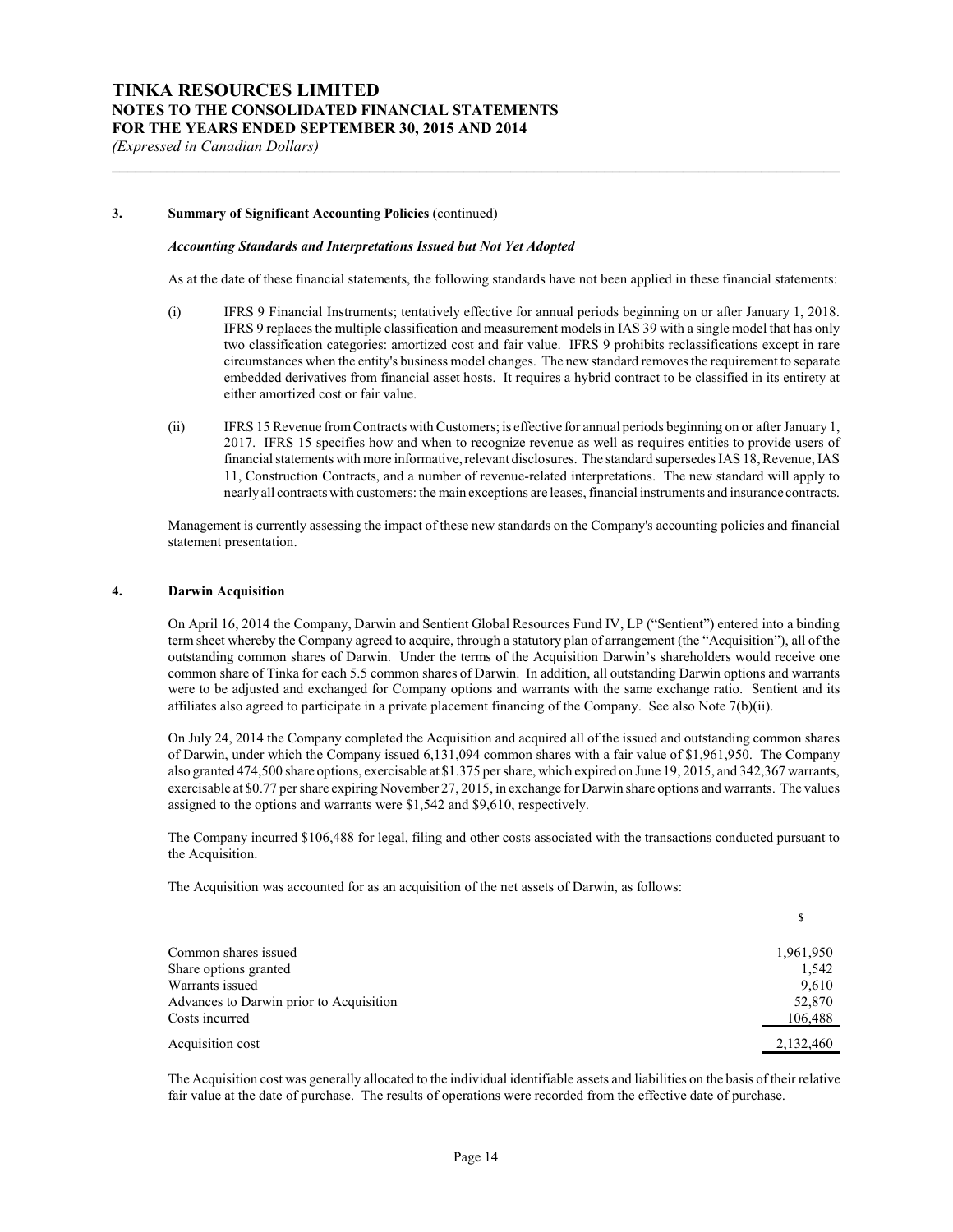## **4. Darwin Acquisition** (continued)

Cost of the net assets acquired consists of:

| Net working capital deficiency<br>Property, plant and equipment<br>Exploration and evaluation assets | (39, 573)<br>31,910<br>2,140,123 |
|------------------------------------------------------------------------------------------------------|----------------------------------|
| Net assets acquired                                                                                  | 2,132,460                        |

**\_\_\_\_\_\_\_\_\_\_\_\_\_\_\_\_\_\_\_\_\_\_\_\_\_\_\_\_\_\_\_\_\_\_\_\_\_\_\_\_\_\_\_\_\_\_\_\_\_\_\_\_\_\_\_\_\_\_\_\_\_\_\_\_\_\_\_\_\_\_\_\_\_\_\_\_\_\_\_\_\_\_\_\_\_\_\_\_\_\_\_\_\_**

## **5. Property, Plant and Equipment**

| Cost:                                                                 | <b>Office Furniture</b><br>and<br>Equipment<br>S | <b>Vehicles</b><br>\$  | <b>Total</b><br>s               |
|-----------------------------------------------------------------------|--------------------------------------------------|------------------------|---------------------------------|
| Balance at September 30, 2013<br>Acquired on Acquisition<br>Write-off | 70,241<br>20,593<br>(3,039)                      | 89,824<br>11,317       | 160,065<br>31,910<br>(3,039)    |
| Balance at September 30, 2014<br>Additions                            | 87,795<br>6,836                                  | 101,141                | 188,936<br>6,836                |
| Balance at September 30, 2015                                         | 94,631                                           | 101,141                | 195,772                         |
| <b>Accumulated Depreciation:</b>                                      |                                                  |                        |                                 |
| Balance at September 30, 2013<br>Depreciation<br>Write-off            | (46,070)<br>(9,694)<br>2,178                     | (45, 111)<br>(23, 674) | (91, 181)<br>(33, 368)<br>2,178 |
| Balance at September 30, 2014<br>Depreciation                         | (53, 586)<br>(12, 227)                           | (68, 785)<br>(21, 354) | (122, 371)<br>(33,581)          |
| Balance at September 30, 2015                                         | (65, 813)                                        | (90, 139)              | (155, 952)                      |
| <b>Carrying Value:</b>                                                |                                                  |                        |                                 |
| Balance at September 30, 2014                                         | 34,209                                           | 32,356                 | 66,565                          |
| Balance at September 30, 2015                                         | 28,818                                           | 11,002                 | 39,820                          |

## **6. Exploration and Evaluation Assets**

|             | September 30, 2015               |                                                      | September 30, 2014 |                           |                                                            |                    |
|-------------|----------------------------------|------------------------------------------------------|--------------------|---------------------------|------------------------------------------------------------|--------------------|
|             | Acquisition<br><b>Costs</b><br>S | <b>Deferred</b><br><b>Exploration</b><br>Costs<br>\$ | Total<br>\$        | Acquisition<br>Costs<br>S | <b>Deferred</b><br><b>Exploration</b><br><b>Costs</b><br>S | <b>Total</b><br>\$ |
| Colquipucro | 338,330                          | 7,334,699                                            | 7,673,029          | 278,289                   | 6,168,153                                                  | 6,446,442          |
| Ayawilca    | 124.260                          | 8,901,243                                            | 9,025,503          | 78,352                    | 5,391,962                                                  | 5,470,314          |
| Other       | 7,762                            | 2,091,664                                            | 2,099,426          |                           | 1,805,357                                                  | 1,805,357          |
|             | 470.352                          | 18,327,606                                           | 18,797,958         | 356.641                   | 13,365,472                                                 | 13.722.113         |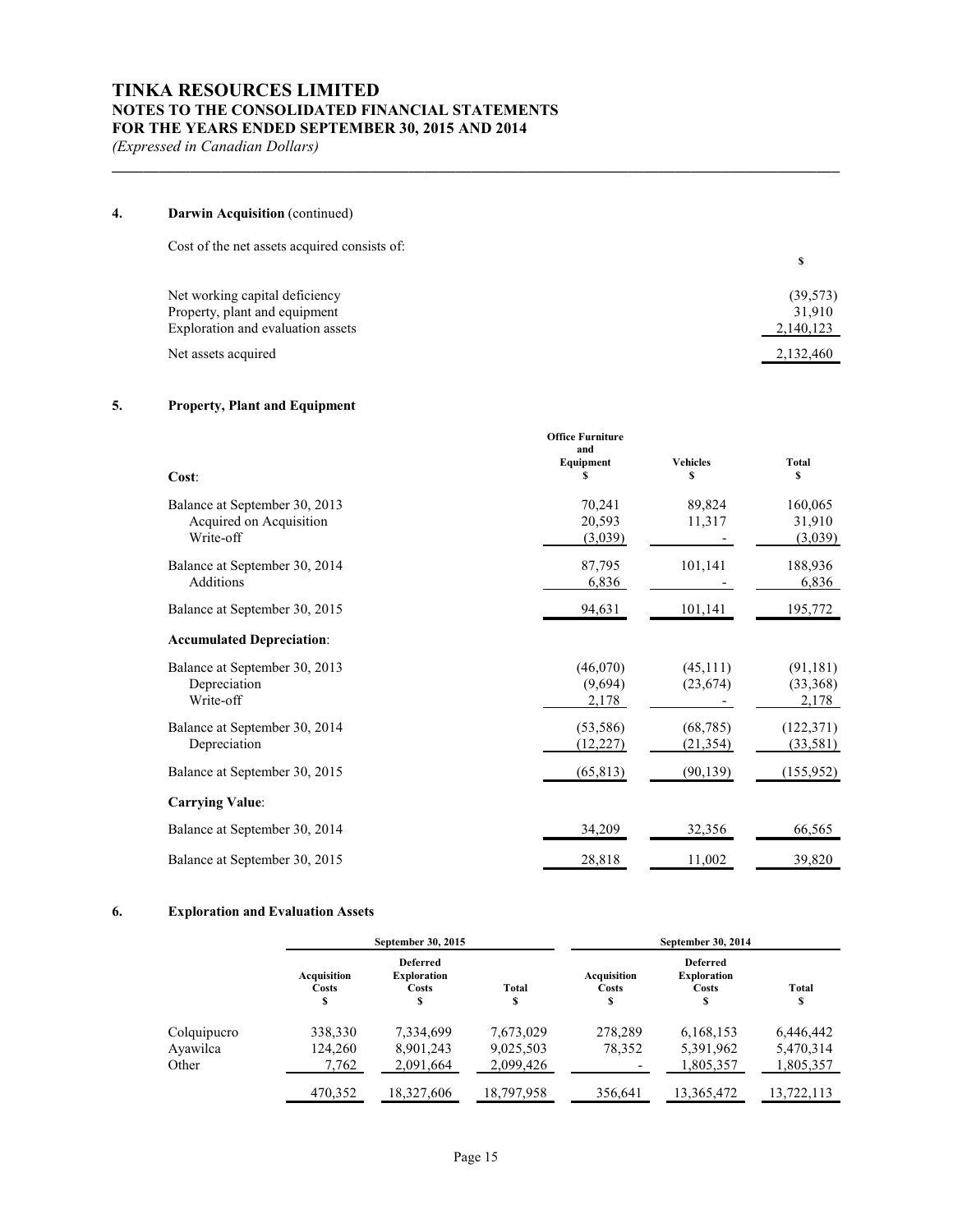## **TINKA RESOURCES LIMITED NOTES TO THE CONSOLIDATED FINANCIAL STATEMENTS FOR THE YEARS ENDED SEPTEMBER 30, 2015 AND 2014**

*(Expressed in Canadian Dollars)*

## **6. Exploration and Evaluation Assets** (continued)

|                                      | Colquipucro<br>S | Ayawilca<br>\$           | <b>Suriloma</b><br>\$ | Other<br>\$    | <b>Total</b><br>\$ |
|--------------------------------------|------------------|--------------------------|-----------------------|----------------|--------------------|
| Balance at September 30, 2013        | 5,771,337        | 3,088,398                |                       | 1,243,275      | 10,103,010         |
| <b>Exploration costs</b>             |                  |                          |                       |                |                    |
| Assays                               | 37,943           | 63,384                   |                       |                | 101,327            |
| Camp costs                           | 55,155           | 153,534                  | ÷                     | $\overline{a}$ | 208,689            |
| Community relations                  | 15,409           | 128,273                  |                       |                | 143,682            |
| Consulting                           | 2,400            | 12,447                   |                       |                | 14,847             |
| Depreciation                         | 6,026            | 24,207                   |                       | $\overline{a}$ | 30,233             |
| Drilling                             | 36,461           | 947,429                  |                       |                | 983,890            |
| Environmental                        | 8,037            | 10,559                   |                       | $\overline{a}$ | 18,596             |
| Exploration site                     | 47,595           | 174,924                  |                       |                | 222,519            |
| Field equipment                      | 14,302           | 90,774                   |                       |                | 105,076            |
| Fuel                                 | 17,446           | 148,800                  |                       |                | 166,246            |
| Geological                           | 66,292           | 181,648                  |                       |                | 247,940            |
| Geophysics                           |                  | 54,766                   |                       | $\overline{a}$ | 54,766             |
| Salaries                             | 281,513          | 135,277                  |                       |                | 416,790            |
| Transportation                       | 13,061           | 198,516                  |                       | $\overline{a}$ | 211,577            |
| Travel                               | 2,343            | 3,010                    |                       |                | 5,353              |
| VAT incurred                         |                  |                          |                       | 316,841        | 316,841            |
| VAT recovered                        |                  |                          |                       | (17,056)       | (17,056)           |
|                                      | 603,983          | 2,327,548                |                       | 299,785        | 3,231,316          |
| <b>Acquisition costs</b>             |                  |                          |                       |                |                    |
| Acquired on Acquisition (Note 4)     |                  |                          | 1,877,826             | 262,297        | 2,140,123          |
| Concession payments                  | 71,122           | 54,368                   |                       |                | 125,490            |
|                                      | 71,122           | 54,368                   | 1,877,826             | 262,297        | 2,265,613          |
| Impairment                           |                  | $\overline{\phantom{a}}$ | (1,877,826)           |                | (1,877,826)        |
| <b>Balance at September 30, 2014</b> | 6,446,442        | 5,470,314                |                       | 1,805,357      | 13,722,113         |
| <b>Exploration costs</b>             |                  |                          |                       |                |                    |
| Assays                               | 23,146           | 181,224                  |                       |                | 204,370            |
| Camp costs                           | 46,219           | 122,799                  |                       |                | 169,018            |
| Community relations                  | 88,998           | 84,166                   |                       |                | 173,164            |
| Consulting                           | 60,950           | 60,950                   |                       |                | 121,900            |
| Depreciation                         | 5,728            | 17,236                   | ÷.                    | $\overline{a}$ | 22,964             |
| Drilling                             | 229,812          | 1,447,792                |                       | $\overline{a}$ | 1,677,604          |
| Environmental                        | 13,313           | 13,490                   |                       |                | 26,803             |
| Exploration site                     | 48,722           | 282,864                  | ٠                     | $\overline{a}$ | 331,586            |
| Field equipment                      | 2,879            | 120,339                  |                       |                | 123,218            |
| Fuel                                 | 35,139           | 158,097                  |                       |                | 193,236            |
| Geological                           | 57,420           | 182,535                  |                       |                | 239,955            |
| Geophysics                           | 59,519           | 242,335                  |                       |                | 301,854            |
| Metallurgical test work              |                  | 2,916                    | ٠                     |                | 2,916              |
| Salaries                             | 428,356          | 396,286                  |                       |                | 824,642            |
| Software and database management     | 23,756           | 23,756                   |                       |                | 47,512             |
| Transportation                       | 39,561           | 168,151                  |                       |                | 207,712            |
| Travel                               | 3,028            | 4,345                    |                       |                | 7,373              |
| VAT incurred                         |                  |                          |                       | 547,110        | 547,110            |
| VAT recovered                        |                  |                          |                       | (260, 803)     | (260, 803)         |
|                                      | 1,166,546        | 3,509,281                |                       | 286,307        | 4,962,134          |
| <b>Acquisition costs</b>             |                  |                          |                       |                |                    |
| Concession payments                  | 60,041           | 45,908                   |                       | 7,762          | 113,711            |
| Balance at September 30, 2015        | 7,673,029        | 9,025,503                |                       | 2,099,426      | 18,797,958         |

**\_\_\_\_\_\_\_\_\_\_\_\_\_\_\_\_\_\_\_\_\_\_\_\_\_\_\_\_\_\_\_\_\_\_\_\_\_\_\_\_\_\_\_\_\_\_\_\_\_\_\_\_\_\_\_\_\_\_\_\_\_\_\_\_\_\_\_\_\_\_\_\_\_\_\_\_\_\_\_\_\_\_\_\_\_\_\_\_\_\_\_\_\_**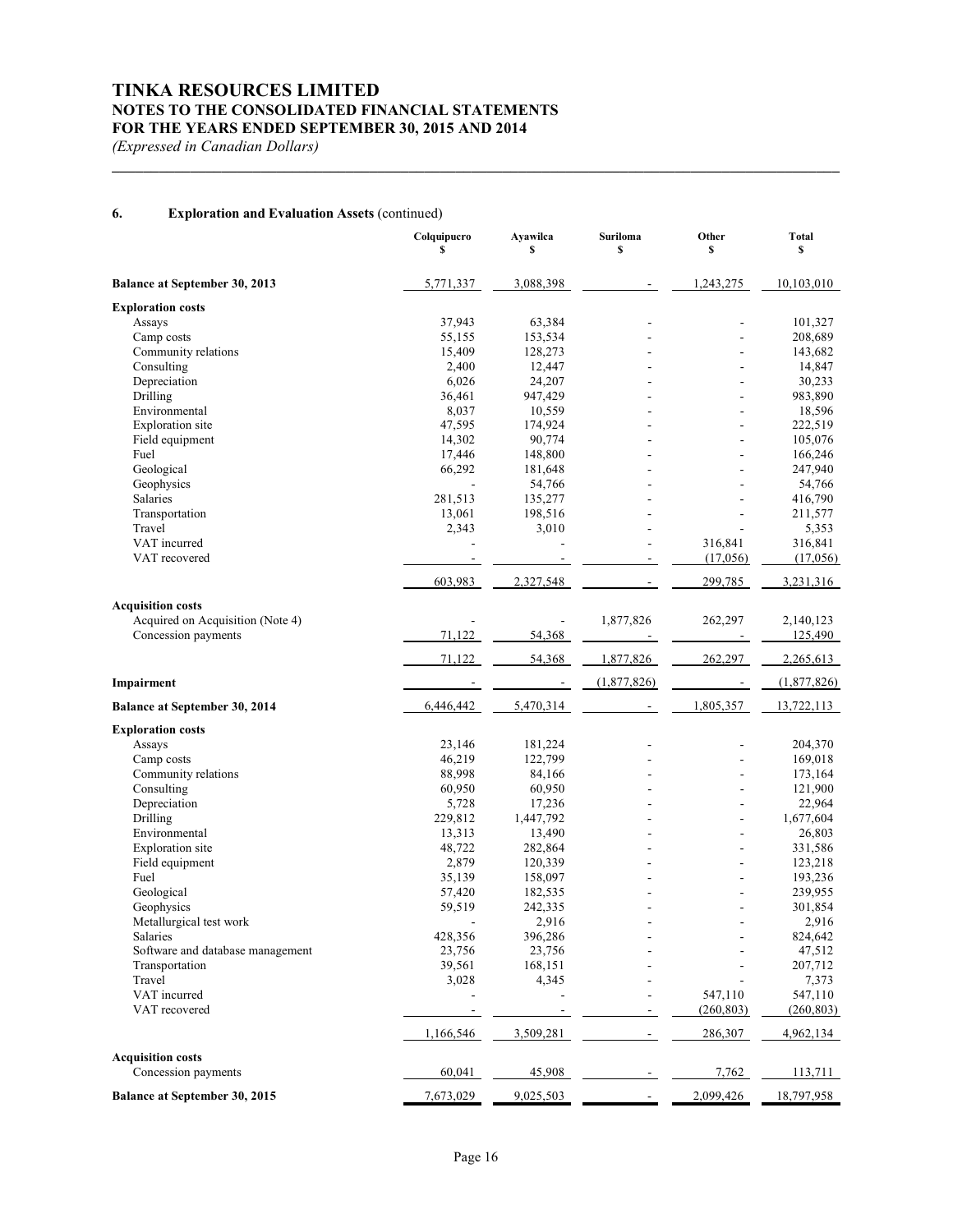## **6. Exploration and Evaluation Assets** (continued)

## *Colquipucro and Ayawilca Project*s

On May 27, 2004 the Company entered into an agreement (the "Sierra Alliance Agreement") with Sierra Peru Pty Ltd. ("Sierra") pursuant to which the Company staked a number of prospects in Peru. As at September 30, 2015 the Colquipucro and Ayawilca projects comprise a total of 53 mineral claims granted or under application in the Province of Daniel Alcides Carrion, Peru.

**\_\_\_\_\_\_\_\_\_\_\_\_\_\_\_\_\_\_\_\_\_\_\_\_\_\_\_\_\_\_\_\_\_\_\_\_\_\_\_\_\_\_\_\_\_\_\_\_\_\_\_\_\_\_\_\_\_\_\_\_\_\_\_\_\_\_\_\_\_\_\_\_\_\_\_\_\_\_\_\_\_\_\_\_\_\_\_\_\_\_\_\_\_**

Under the terms of the Sierra Alliance Agreement the Company will be required to issue 500,000 common shares to Sierra in the event that a positive feasibility study is prepared on either of the Colquipucro or Ayawilca projects. Sierra also retains a right to a 1% net smelter return royalty ("NSR") from any production from the Colquipucro and Ayawilca projects. The NSR can be purchased at any time for US \$1,000,000.

## *Suriloma Property*

On completion of the Acquisition, the Company held three option agreements to earn a 100% undivided interest in mineral claims (the "Suriloma Property") located in the Department of La Libertad of northern Peru. Pursuant to the option agreements the Company could earn its 100% interest in the Suriloma Property by making option payments totalling US \$800,000. In August 2014 the Company determined to terminate the option agreements and, accordingly, recorded an impairment charge of \$1,877,826 in fiscal 2014 to exploration and evaluation assets.

#### *Other*

As at September 30, 2015 the Company also holds four granted concessions in Peru.

Expenditures incurred by the Company in Peru are subject to Peruvian Value Added Tax ("VAT"). The VAT is included in exploration and evaluation assets as incurred. Under Peruvian law VAT paid can be used in the future to offset amounts resulting from VAT charged on sales. Under certain circumstances and subject to approval from tax authorities a Company can apply for early refund of VAT prior to generating sales. During fiscal 2015 the Company made application and received recoveries of \$260,803 (2014 - \$17,056), which has been credited against capitalized costs. As at September 30, 2015 the Company has total VAT recoverable of \$1,829,367 (2014 - \$1,543,060).

## **7. Share Capital**

## (a) *Authorized Share Capital*

The Company's authorized share capital consisted of an unlimited number of common shares without par value. All issued common shares are fully paid.

## (b) *Equity Financings*

During fiscal 2015 the Company completed a private placement financing of 33,737,093 units at a price of \$0.215 per unit for gross proceeds of \$7,253,475. Each unit was comprised of one common share of the Company and 0.375 of one 2.5 year share purchase warrant and 0.375 of one 5 year share purchase warrant. Each whole warrant is exercisable to acquire one additional common share of the Company at a price of \$0.30 as to the 2.5 year warrants and at a price of \$0.45 as to the 5 year warrants.

The Company also issued 47,500 finders units, having the same terms as the private placement units, at an ascribed value of \$10,213. The fair value of the underlying warrants to the finder's units has been estimated using the Black-Scholes option pricing model. The assumptions used were: a risk-free interest rate of 0.48% - 0.75%; expected volatility of 77.03% - 78.83%; an expected life of 2.5 years - 5.0 years; a dividend yield of 0%; and an expected forfeiture rate of 0%. The value assigned to the underlying warrants to the finder's units was \$2,410.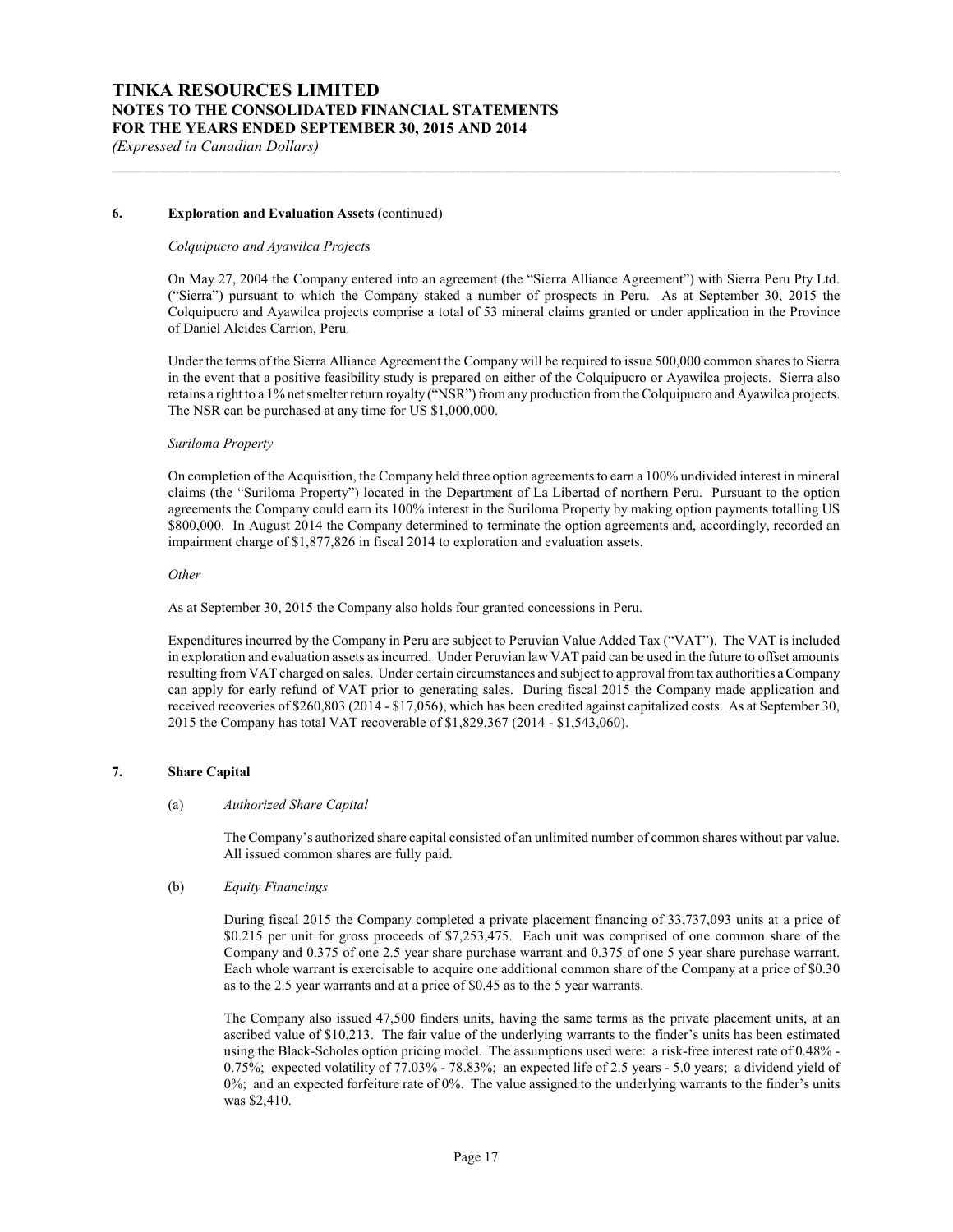## **7. Share Capital** (continued)

The Company paid \$111,175 for filing fees and legal costs.

During fiscal 2014 the Company completed private placement financings as follows:

**\_\_\_\_\_\_\_\_\_\_\_\_\_\_\_\_\_\_\_\_\_\_\_\_\_\_\_\_\_\_\_\_\_\_\_\_\_\_\_\_\_\_\_\_\_\_\_\_\_\_\_\_\_\_\_\_\_\_\_\_\_\_\_\_\_\_\_\_\_\_\_\_\_\_\_\_\_\_\_\_\_\_\_\_\_\_\_\_\_\_\_\_\_**

(i) non-brokered private placement financing of 2,769,480 units at a price of \$0.50 per unit for gross proceeds of \$1,384,740. Each unit consisted of one common share of the Company and one-half of one share purchase warrant. Each whole warrant is exercisable to purchase an additional common share at a price of \$0.75 for a period of one year, with 789,740 warrants expiring on October 8, 2014 and 595,000 warrants expiring on November 28, 2014.

The Company paid its agents cash commissions totalling \$48,850 and issued 1,500 compensation warrants and 119,000 compensation options. The compensation warrants have the same terms and conditions as the private placement warrants. The compensation options have the same terms and conditions as the private placement units. The fair values of the compensation warrants and the compensation options have been estimated using the Black-Scholes option pricing model. The assumptions used were: a risk-free interest rate of 0.99%; expected volatility of 53.40% - 55.25%; an expected life of one year; a dividend yield of 0%; and an expected forfeiture rate of 0%. The values assigned to the compensation warrants and compensation options were \$69 and \$12,039, respectively. On November 28, 2014 the compensation options expired without exercise.

The Company paid \$9,208 for legal and filing costs.

As at September 30, 2013 the Company had received \$242,240 on account of the private placement and incurred \$750 share issue costs relating to the private placement; and

(ii) as part of the Acquisition, the Company agreed to undertake a private placement of 28,834,491 units of the Company at a price of \$0.275 per unit for gross proceeds of \$7,929,485. Each unit was comprised of one common share and one-half of one share purchase warrant, with each whole warrant exercisable to acquire an additional common share at a price of \$0.365 for a period of 24 months from closing.

On May 1, 2014 the Company completed the first tranche of the private placement and issued 1,818,182 units to Sentient for gross proceeds of \$500,000. Concurrently with the closing of the Acquisition, the Company completed the second tranche of the private placement financing under which the Company issued a further 27,016,309 units for gross proceeds of \$7,429,485, of which Sentient purchased a further 19,512,727 units.

The Company also issued to a finder 91,000 units, each unit having the same terms as the units issued under the private placement. The units were recorded at a fair value of \$25,025. The fair value of the underlying warrants to the finder's units has been estimated using the Black-Scholes option pricing model. The assumptions used were: a risk-free interest rate of 1.09%; expected volatility of 66.86%; an expected life of two years; a dividend yield of 0%; and an expected forfeiture rate of 0%. The value assigned to the underlying warrants to the finder's units was \$7,007.

The Company paid \$83,904 for filing fees and legal costs.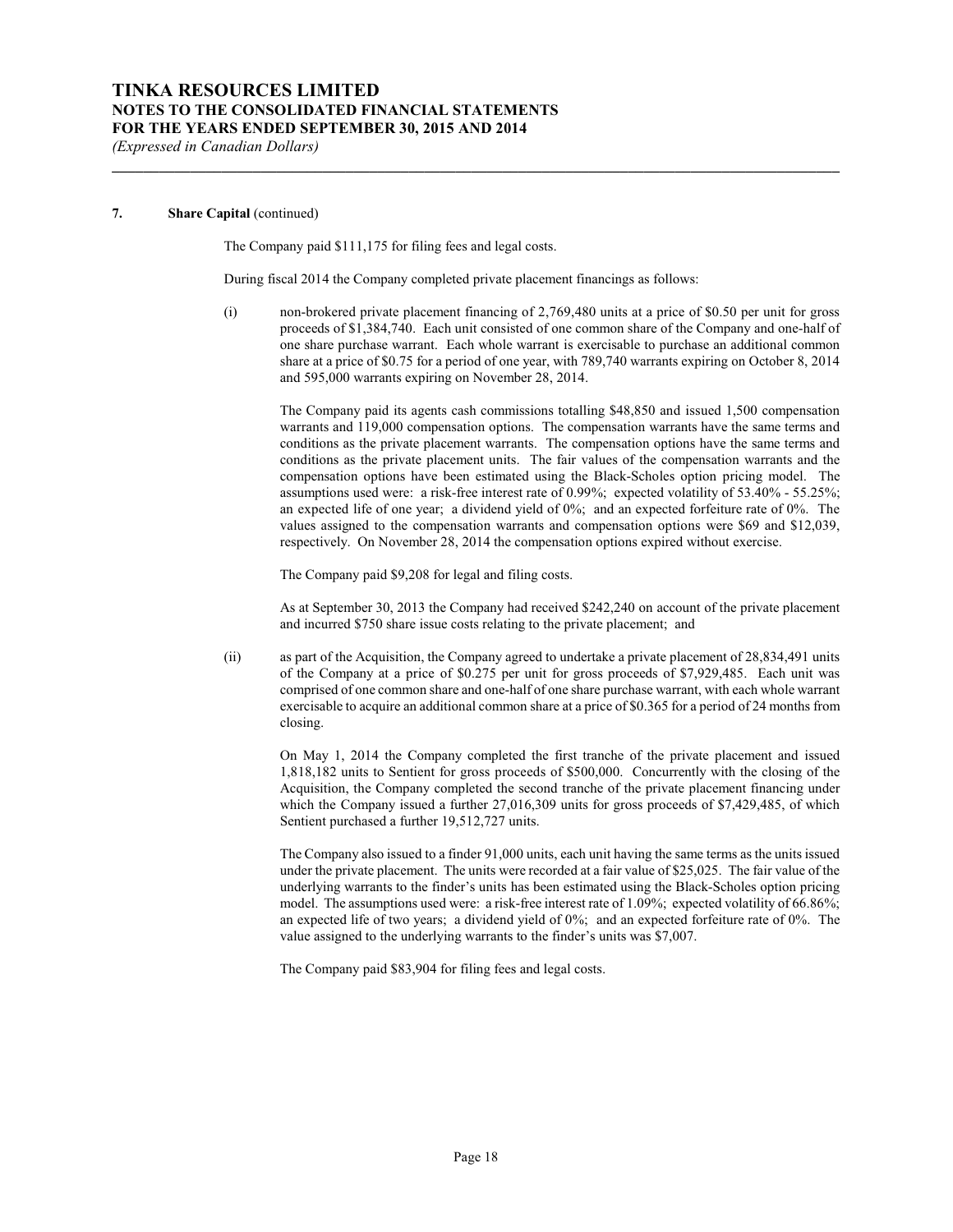## **7. Share Capital** (continued)

## (c) *Warrants*

A summary of the number of common shares reserved pursuant to the Company's warrants outstanding at September 30, 2015 and 2014 and the changes for the years ended on those dates is as follows:

**\_\_\_\_\_\_\_\_\_\_\_\_\_\_\_\_\_\_\_\_\_\_\_\_\_\_\_\_\_\_\_\_\_\_\_\_\_\_\_\_\_\_\_\_\_\_\_\_\_\_\_\_\_\_\_\_\_\_\_\_\_\_\_\_\_\_\_\_\_\_\_\_\_\_\_\_\_\_\_\_\_\_\_\_\_\_\_\_\_\_\_\_\_**

|                                 | 2015                     |                                                       | 2014          |                                                       |
|---------------------------------|--------------------------|-------------------------------------------------------|---------------|-------------------------------------------------------|
|                                 | <b>Number</b>            | Weighted<br>Average<br><b>Exercise</b><br>Price<br>\$ | <b>Number</b> | Weighted<br>Average<br><b>Exercise</b><br>Price<br>\$ |
| Balance, beginning of year      | 17,713,985               | 0.48                                                  | 2,994,133     | 1.13                                                  |
| Issued for private placements   | 25,338,444               | 0.38                                                  | 15,848,985    | 0.40                                                  |
| Issued for Acquisition (Note 4) | $\overline{\phantom{0}}$ | $\overline{\phantom{a}}$                              | 342,367       | 0.77                                                  |
| Expired                         | (2,908,873)              | 1.01                                                  | (1,471,500)   | 1.00                                                  |
| Balance, end of year            | 40,143,556               | 0.37                                                  | 17,713,985    | 0.48                                                  |

The following table summarizes information about the number of common shares reserved pursuant to the Company's warrants outstanding and exercisable at September 30, 2015:

| <b>Number</b> | <b>Exercise Price</b><br>S | <b>Expiry Date</b> |
|---------------|----------------------------|--------------------|
| 342,367       | 0.77                       | November 27, 2015  |
| 909,091       | 0.365                      | May 1, 2016        |
| 13,553,654    | 0.365                      | July 24, 2016      |
| 12,669,222    | 0.30                       | November 29, 2017  |
| 12,669,222    | 0.45                       | May 29, 2020       |
| 40.143.556    |                            |                    |

The weighted average remaining contractual life of the warrants outstanding at September 30, 2015 was 2.45 years.

See also Note 13.

#### (d) *Share Option Plan*

The Company has established a rolling share option plan (the "Plan"), in which the maximumnumber of common shares which can be reserved for issuance under the Plan is 10% of the issued and outstanding shares of the Company. The minimum exercise price of the options is set at the Company's closing share price on the day before the grant date, less allowable discounts. Options granted may be subject to vesting provisions as determined by the Board of Directors and have a maximum term of five years.

During fiscal 2015 the Company granted share options to purchase 5,470,000 (2014 - 4,875,000) common shares and recorded compensation expense of \$466,678 (2014 - \$509,143). In addition the Company also recorded share-based compensation of \$60,336 (2014 - \$nil) on the vesting of share options which were previously granted.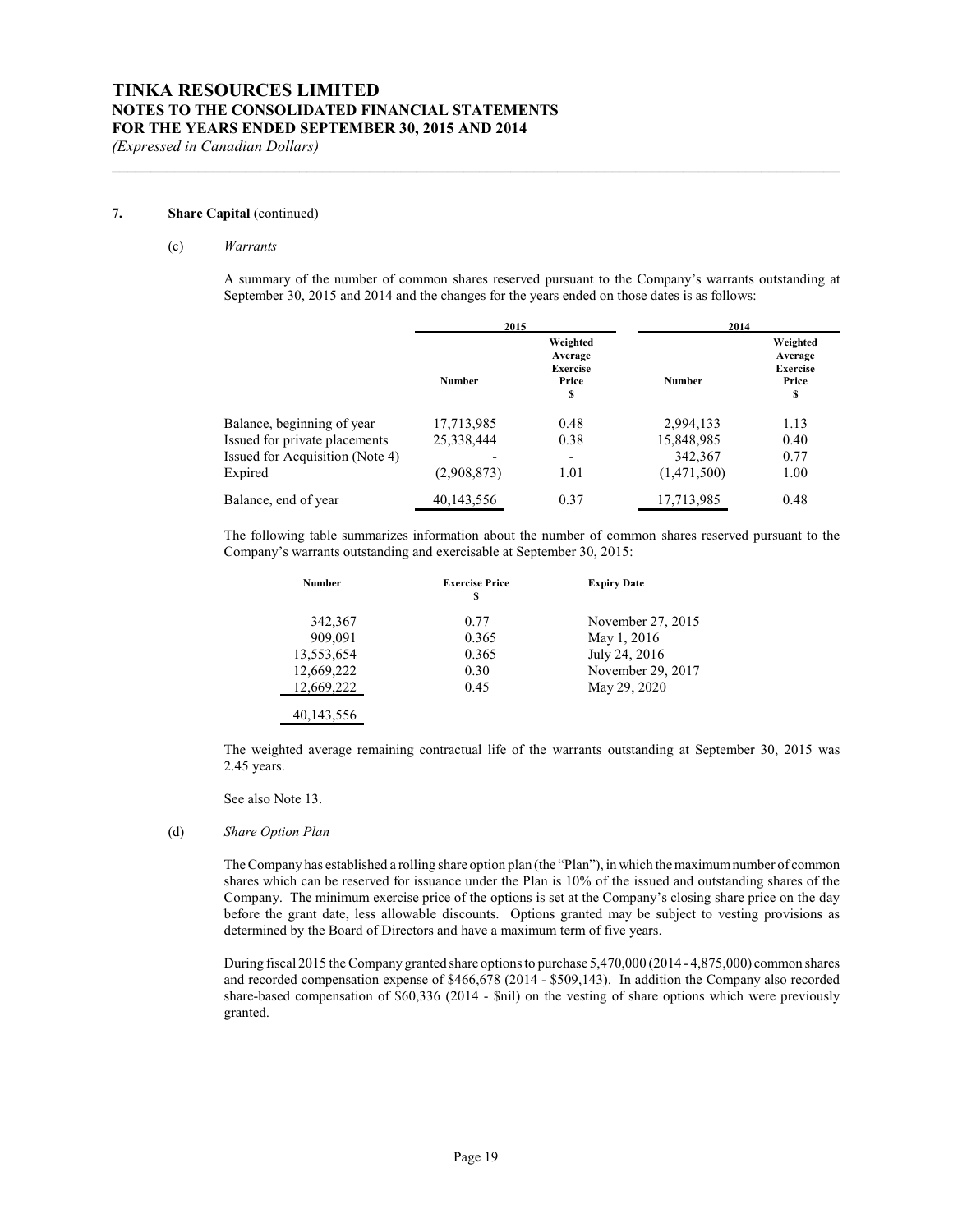## **7. Share Capital** (continued)

The fair value of share options granted and vested during fiscal 2015 and 2014 has been estimated using the Black-Scholes option pricing model using the following assumptions:

**\_\_\_\_\_\_\_\_\_\_\_\_\_\_\_\_\_\_\_\_\_\_\_\_\_\_\_\_\_\_\_\_\_\_\_\_\_\_\_\_\_\_\_\_\_\_\_\_\_\_\_\_\_\_\_\_\_\_\_\_\_\_\_\_\_\_\_\_\_\_\_\_\_\_\_\_\_\_\_\_\_\_\_\_\_\_\_\_\_\_\_\_\_**

|                          | 2015                | 2014                |
|--------------------------|---------------------|---------------------|
| Risk-free interest rate  | $0.51\% - 1.20\%$   | $1.01\% - 1.31\%$   |
| Estimated volatility     | $66.86\% - 74.12\%$ | $62.26\% - 73.73\%$ |
| Expected life            | 2 years - 3 years   | 3 years             |
| Expected dividend yield  | $0\%$               | $0\%$               |
| Expected forfeiture rate | $0\%$               | $0\%$               |

The weighted average fair value of all share options granted and vested, using the Black-Scholes option pricing model, during fiscal 2015 was \$0.09 (2014 - \$0.10) per option.

During fiscal 2014 the Company repriced share options previously granted to purchase 370,000 common shares, from an exercise price of \$1.00, to a revised exercise price of \$0.30 per share. All other terms remained the same. The fair value of share options repriced was estimated using the Black-Scholes option pricing model using the following assumptions: risk-free interest rate of 1.04%; estimated volatility of 70.09%; expected life of 1.44 years; expected dividend yield of 0%; estimated forfeiture rate of 0%. The value assigned to the repriced share options was \$36,715.

Option-pricing models require the use of estimates and assumptions including the expected volatility. Changes in the underlying assumptions can materially affect the fair value estimates and, therefore, existing models do not necessarily provide reliable measure of the fair value of the Company's share options.

A summary of the Company'sshare options at September 30, 2015 and 2014 and the changes for the years ended on those dates, is as follows:

|                                 | 2015                                       |                                                    | 2014                                       |                                                    |  |
|---------------------------------|--------------------------------------------|----------------------------------------------------|--------------------------------------------|----------------------------------------------------|--|
|                                 | Number of<br><b>Options</b><br>Outstanding | Weighted<br><b>Average Exercise</b><br>Price<br>\$ | Number of<br><b>Options</b><br>Outstanding | Weighted<br><b>Average Exercise</b><br>Price<br>\$ |  |
| Balance, beginning of year      | 10,499,500                                 | 0.57                                               | 6,185,000                                  | 0.73                                               |  |
| Granted                         | 5,470,000                                  | 0.34                                               | 4,875,000                                  | 0.34                                               |  |
| Granted on Acquisition (Note 4) |                                            | $\overline{a}$                                     | 474,500                                    | 1.375                                              |  |
| Exercised                       |                                            | $\overline{\phantom{a}}$                           | (80,000)                                   | 0.27                                               |  |
| Expired                         | (3,091,345)                                | 0.57                                               | (830,000)                                  | 0.60                                               |  |
| Cancelled                       | (1,813,155)                                | 1.08                                               |                                            |                                                    |  |
| Forfeited                       | (150,000)                                  | 0.30                                               | (125,000)                                  | 0.60                                               |  |
| Balance, end of year            | 10,915,000                                 | 0.37                                               | 10,499,500                                 | 0.57                                               |  |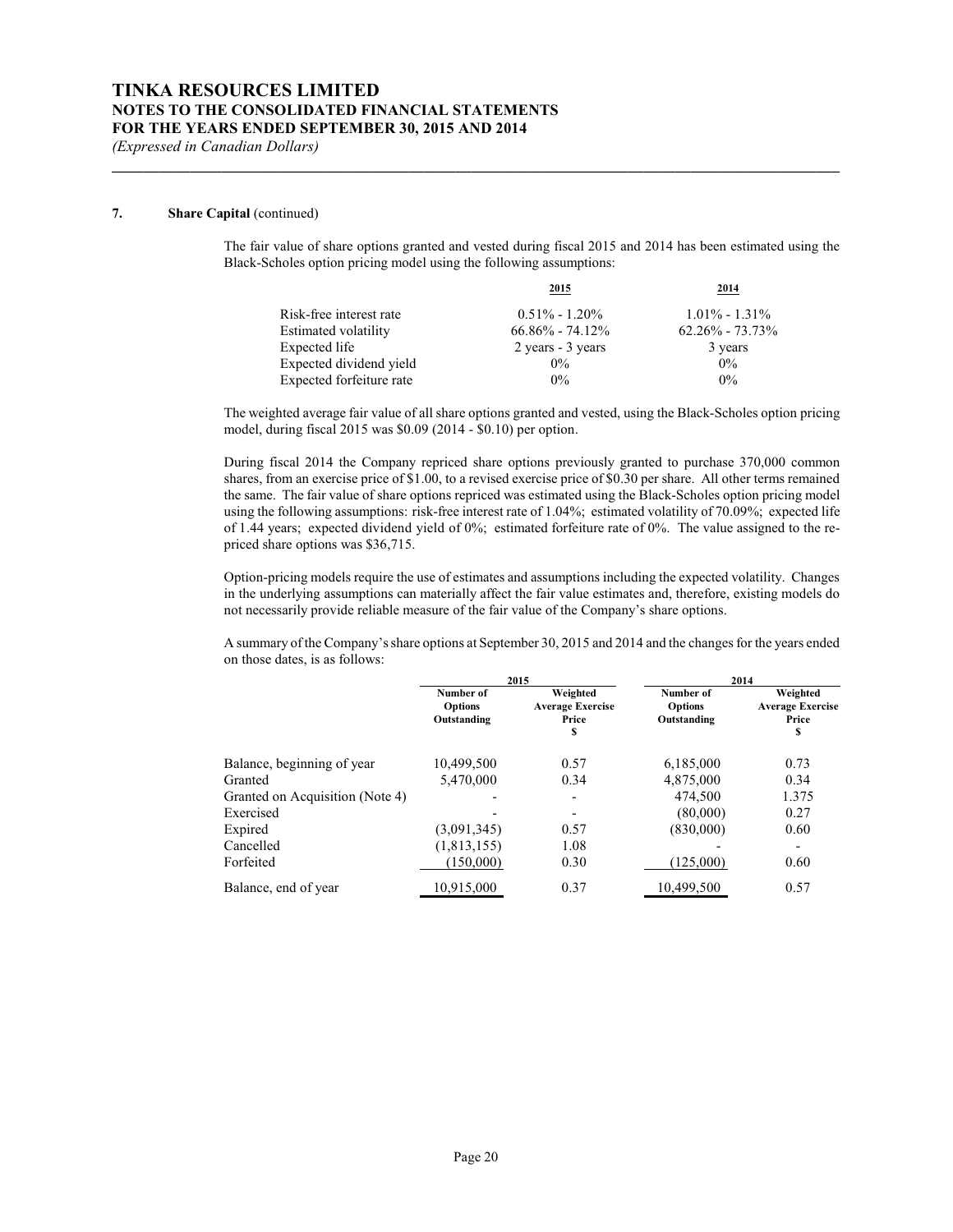## **7. Share Capital** (continued)

The following table summarizes information about the share options outstanding and exercisable at September 30, 2015:

| <b>Number</b> | <b>Exercise Price</b><br>S | <b>Expiry Date</b> |
|---------------|----------------------------|--------------------|
| 370,000       | 0.30                       | January 11, 2016   |
| 600,000       | 1.00                       | January 11, 2016   |
| 20,000        | 0.40                       | February 20, 2017  |
| 2,125,000     | 0.37                       | August 5, 2017     |
| 2,330,000     | 0.30                       | August 5, 2017     |
| 350,000       | 0.30                       | October 20, 2017   |
| 390,000       | 0.30                       | April 20, 2018     |
| 4,730,000     | 0.35                       | June 12, 2018      |
| 10,915,000    |                            |                    |

**\_\_\_\_\_\_\_\_\_\_\_\_\_\_\_\_\_\_\_\_\_\_\_\_\_\_\_\_\_\_\_\_\_\_\_\_\_\_\_\_\_\_\_\_\_\_\_\_\_\_\_\_\_\_\_\_\_\_\_\_\_\_\_\_\_\_\_\_\_\_\_\_\_\_\_\_\_\_\_\_\_\_\_\_\_\_\_\_\_\_\_\_\_**

The weighted average remaining contractual life of the outstanding share options at September 30, 2015 was 2.11 years.

See also Note 13.

## **8. Related Party Disclosures**

A number of key management personnel, or their related parties, hold positions in other entities that result in them having control or significant influence over the financial or operating policies of those entities. Certain of these entities transacted with the Company during the reporting period.

## (a) *Transactions with Key Management Personnel*

During fiscal 2015 and 2014 the following amounts were incurred with respect to the Company's current and former Chief Executive Officers ("CEO"), current and former Vice-Presidents of Exploration ("VPE") and Chief Financial Officer ("CFO"):

|                                 | 2015    | 2014    |
|---------------------------------|---------|---------|
|                                 | S       | S       |
| Management fees - current CEO   | 220,000 | 36,667  |
| Bonus - current CEO             |         | 160,000 |
| Management fees - former CEO    |         | 100,000 |
| Severance - former CEO          |         | 240,000 |
| Professional fees - CFO         | 30,000  | 20,000  |
| Professional fees - current VPE | 72,906  |         |
| Professional fees - former VPE  | 120,000 | 108,000 |
| Share-based compensation        | 240,326 | 220,092 |
|                                 | 683,232 | 884.759 |

During fiscal 2015 the Company expensed \$586,389 (2014 - \$804,059) of key management compensation to operations and capitalized \$96,843 (2014 - \$80,700) to exploration and evaluation assets.

As at September 30, 2015, \$nil (2014 - \$11,500) remained unpaid and has been included in accounts payable and accrued liabilities.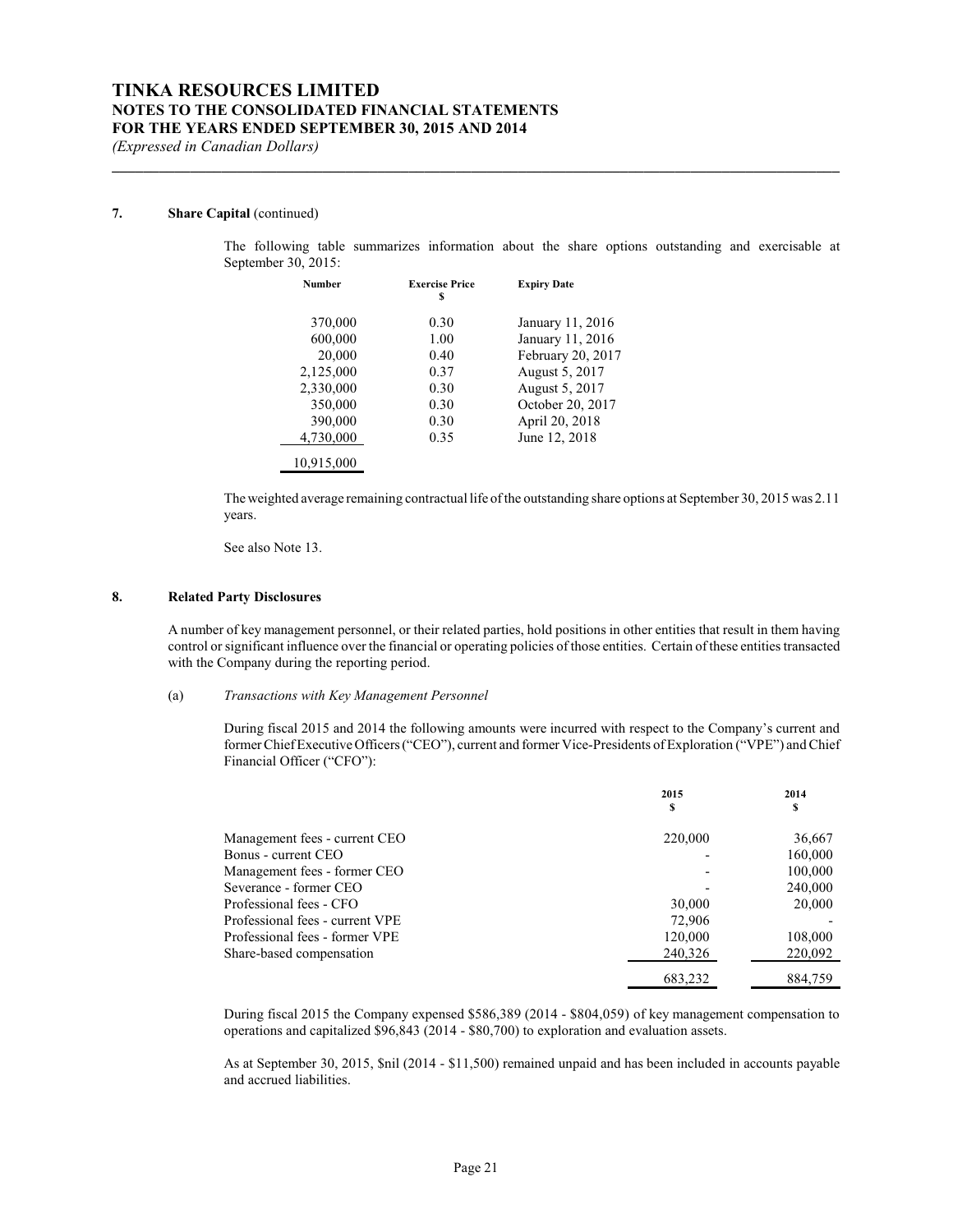## **8. Related Party Disclosures** (continued)

## (b) *Transactions with Other Related Parties*

(i) During fiscal 2015 and 2014 the following amounts were incurred with respect to the Company's nonmanagement directors of the Company:

**\_\_\_\_\_\_\_\_\_\_\_\_\_\_\_\_\_\_\_\_\_\_\_\_\_\_\_\_\_\_\_\_\_\_\_\_\_\_\_\_\_\_\_\_\_\_\_\_\_\_\_\_\_\_\_\_\_\_\_\_\_\_\_\_\_\_\_\_\_\_\_\_\_\_\_\_\_\_\_\_\_\_\_\_\_\_\_\_\_\_\_\_\_**

|                          | 2015<br>\$ | 2014<br>S |
|--------------------------|------------|-----------|
| Professional fees        | 48,000     | 28,000    |
| Share-based compensation | 79.275     | 120,772   |
|                          | 127,275    | 148,772   |

As at September 30, 2015, \$2,000 (2014 - \$7,000) remained unpaid and has been included in accounts payable and accrued liabilities.

- (ii) During fiscal 2015 the Company incurred a total of \$39,225 (2014 \$42,450) with Chase Management Ltd. ("Chase"), a private corporation owned by the CFO of the Company, for accounting and administrative services provided by Chase personnel, excluding the CFO, and \$4,020 (2014 - \$4,020) for rent. As at September 30, 2015, \$5,470 (2014 - \$8,870) remained unpaid and has been included in accounts payable and accrued liabilities.
- (c) The Company shares personnel, office and other costs with public companies with certain common directors. During fiscal 2015 the Company incurred \$34,241 (2014 - \$28,619) for expenses. As at September 30, 2015, \$3,960 (2014 - \$6,459) remained unpaid and has been included in accounts payable and accrued liabilities.

## **9. Income Taxes**

The income tax effects of temporary differences and unused tax losses that give rise to significant components of deferred income tax assets and liabilities are as follows:

|                                                                            | 2015<br>S   | 2014<br>S   |
|----------------------------------------------------------------------------|-------------|-------------|
| Deferred income tax assets (liabilities):                                  |             |             |
| Losses available for future periods                                        | 8,052,400   | 5,910,600   |
| Tax basis of property, plant and equipment in excess of net book value     | 5.300       | 5,200       |
| Net book value of exploration and evaluation assets in excess of tax basis | (4,286,800) | (2,904,500) |
| Other                                                                      | 136,200     | 158,200     |
|                                                                            | 3,907,100   | 3,169,500   |
| Valuation allowance for deferred income tax assets                         | (3,907,100) | (3,169,500) |
|                                                                            |             |             |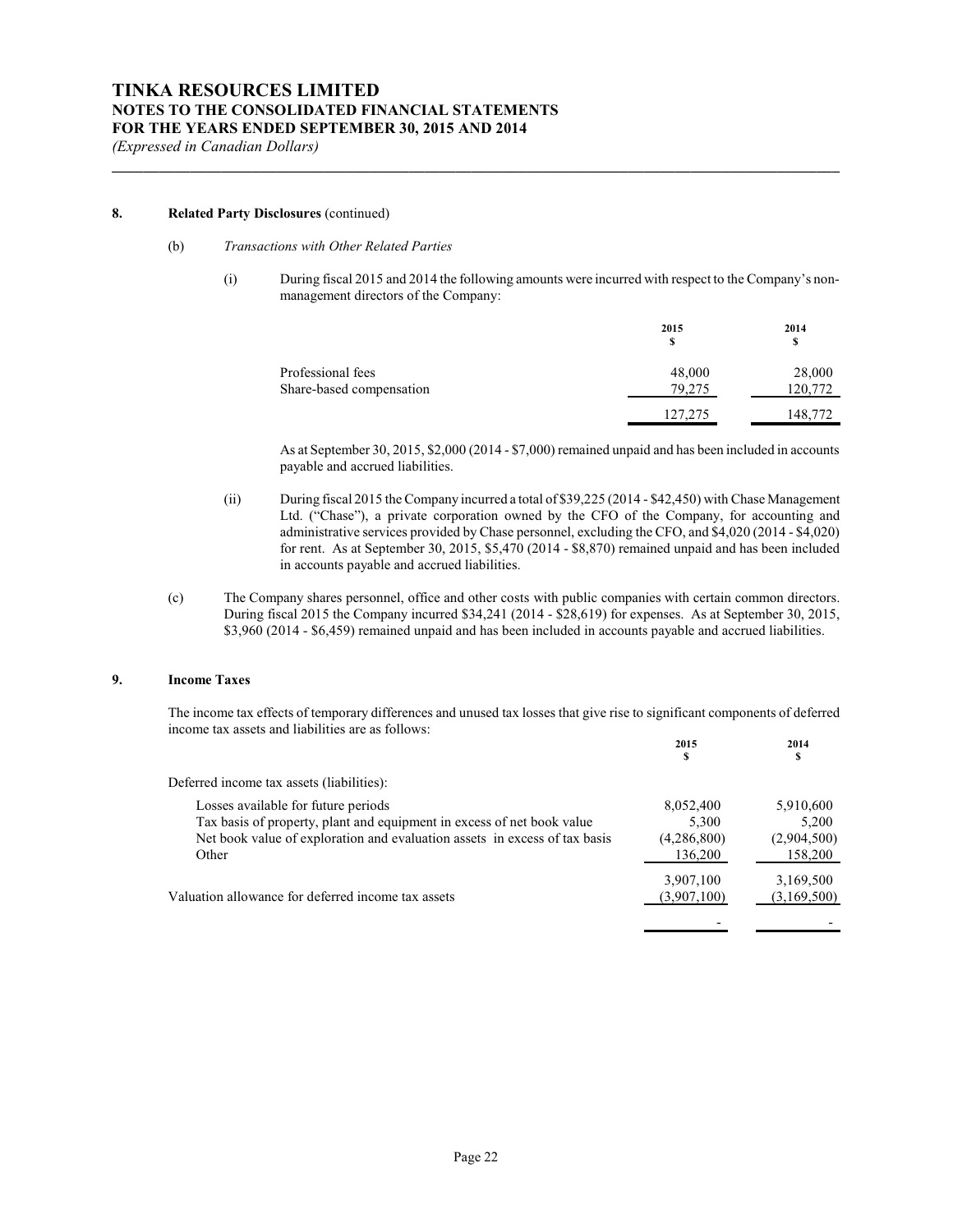## **9. Income Taxes** (continued)

The recovery of income taxes shown in the statements of comprehensive loss and deficit differ from the amounts obtained by applying statutory rates to the loss before provision for income taxes due to the following:

**\_\_\_\_\_\_\_\_\_\_\_\_\_\_\_\_\_\_\_\_\_\_\_\_\_\_\_\_\_\_\_\_\_\_\_\_\_\_\_\_\_\_\_\_\_\_\_\_\_\_\_\_\_\_\_\_\_\_\_\_\_\_\_\_\_\_\_\_\_\_\_\_\_\_\_\_\_\_\_\_\_\_\_\_\_\_\_\_\_\_\_\_\_**

|                                                         | 2015<br>S | 2014<br>s  |
|---------------------------------------------------------|-----------|------------|
| Income tax rate reconciliation                          |           |            |
| Combined federal and provincial income tax rate         | $26.0\%$  | $26.0\%$   |
| Expected income tax recovery                            | (439,600) | (989, 300) |
| Permanent differences                                   | 83,600    | 93,200     |
| Effect of income tax rate changes                       |           | (68,000)   |
| Effect of different income tax rates in Peru and Canada | 24,100    | 21,400     |
| Change in valuation allowance                           | 331,900   | 942,700    |
|                                                         |           |            |

As at September 30, 2015 the Company has non-capital losses of approximately \$7,779,700 (2014 - \$7,072,600), capital losses of approximately \$329,100 (2014 - \$329,100) and tax pools of approximately \$914,700 (2014 - \$999,600) carried forward for Canadian income tax purposes and are available to reduce Canadian taxable income in future years. The noncapital losses expire commencing 2015 through 2035. The capital losses and tax pools can be carried forward indefinitely.

The Company also has non-capital losses of approximately \$20,098,800 (2014 - \$13,572,400) for Peruvian income tax purposes, which are available for application against future taxable income. These non-capital losses expire commencing December 31, 2015 through December 31, 2020.

Future income tax benefits which may arise as a result of these losses have not been recognized in the financial statements as their realization is unlikely.

## **10. Segmented Information**

Substantially all of the Company's operations are in one industry, the exploration for precious metals. Management reviews the financial results according to expenditures by property. The Company's mineral properties are located in Peru and its corporate assets are located in Canada. The Company is in the exploration stage and, accordingly, has no reportable segment revenues or operating results.

|                                                                                      |                          | September 30, 2015                                |                                   |  |  |
|--------------------------------------------------------------------------------------|--------------------------|---------------------------------------------------|-----------------------------------|--|--|
|                                                                                      | Corporate<br>Canada<br>S | <b>Mineral</b><br><b>Operations</b><br>Peru<br>\$ | <b>Total</b><br>\$                |  |  |
| Current assets<br>Exploration and evaluation assets<br>Property, plant and equipment | 6,253,967<br>3,155       | 716,719<br>18,797,958<br>36,665                   | 6,970,686<br>18,797,958<br>39,820 |  |  |
|                                                                                      | 6,257,122                | 19,551,342                                        | 25,808,464                        |  |  |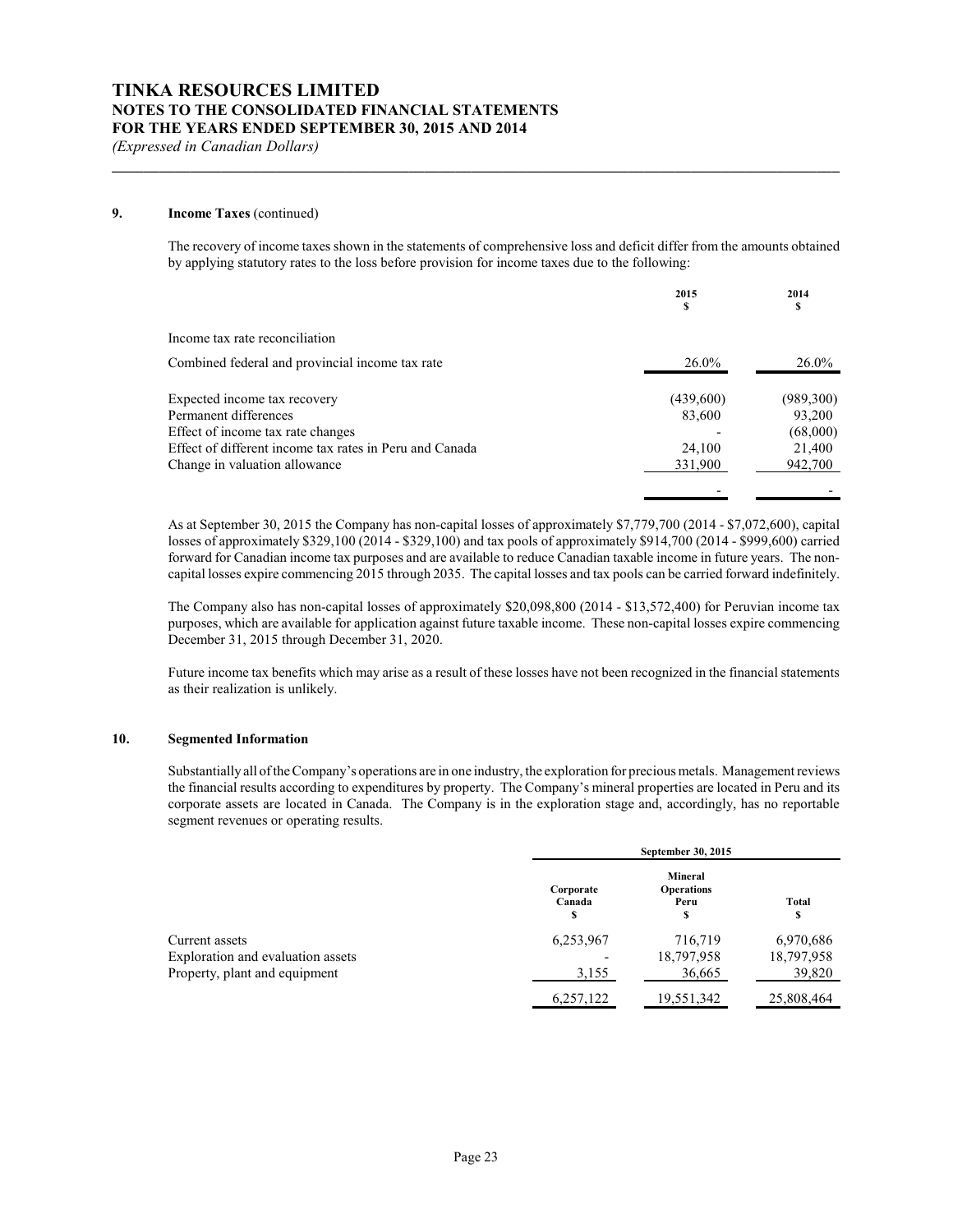## **10. Segmented Information** (continued)

|                                   |                          | September 30, 2014                               |             |  |
|-----------------------------------|--------------------------|--------------------------------------------------|-------------|--|
|                                   | Corporate<br>Canada<br>S | <b>Mineral</b><br><b>Operations</b><br>Peru<br>S | Total<br>\$ |  |
| Current assets                    | 5,785,666                | 124,649                                          | 5,910,315   |  |
| Exploration and evaluation assets |                          | 13,722,113                                       | 13,722,113  |  |
| Property, plant and equipment     | 941                      | 65,624                                           | 66,565      |  |
|                                   | 5,786,607                | 13,912,386                                       | 19,698,993  |  |

**\_\_\_\_\_\_\_\_\_\_\_\_\_\_\_\_\_\_\_\_\_\_\_\_\_\_\_\_\_\_\_\_\_\_\_\_\_\_\_\_\_\_\_\_\_\_\_\_\_\_\_\_\_\_\_\_\_\_\_\_\_\_\_\_\_\_\_\_\_\_\_\_\_\_\_\_\_\_\_\_\_\_\_\_\_\_\_\_\_\_\_\_\_**

## **11. Financial Instruments and Risk Management**

## *Categories of Financial Assets and Financial Liabilities*

Financial instruments are classified into one of the following five categories: fair value through profit or loss ("FVTPL"); held-to-maturity investments; loans and receivables; available-for-sale, and other financial liabilities. The carrying values of the Company's financial instruments are classified into the following categories:

| <b>Financial Instrument</b>              | Category                    | September 30,<br>2015 | September 30,<br>2014 |
|------------------------------------------|-----------------------------|-----------------------|-----------------------|
| Cash                                     | <b>FVTPL</b>                | 6.912.872             | 5,838,547             |
| Amounts receivable                       | Loans and receivables       | 11.077                | 7.503                 |
| Accounts payable and accrued liabilities | Other financial liabilities | (550, 975)            | (420, 104)            |

The Company's financial instruments recorded at fair value require disclosure about how the fair value was determined based on significant levels of inputs described in the following hierarchy:

- Level 1 Quoted prices are available in active markets for identical assets or liabilities as of the reporting date. Active markets are those in which transactions occur in sufficient frequency and value to provide pricing information on an ongoing basis.
- Level 2 Pricing inputs are other than quoted prices in active markets included in Level 1. Prices in Level 2 are either directly or indirectly observable as of the reporting date. Level 2 valuations are based on inputs including quoted forward prices for commodities, time value and volatility factors, which can be substantially observed or corroborated in the market place.
- Level 3 Valuations in this level are those with inputs for the asset or liability that are not based on observable market data.

The recorded amounts for amounts receivable and accounts payable and accrued liabilities approximate their fair value due to their short-term nature. The Company's fair value of cash under the fair value hierarchy is measured using Level 1 inputs.

The Company's risk exposures and the impact on the Company's financial instruments are summarized below:

## *Credit Risk*

Credit risk is the risk of loss associated with a counterparty's inability to fulfill its payment obligations. The Company's credit risk is primarily attributable to cash and amounts receivable. Management believes that the credit risk concentration with respect to financial instruments included in cash and amounts receivable is remote.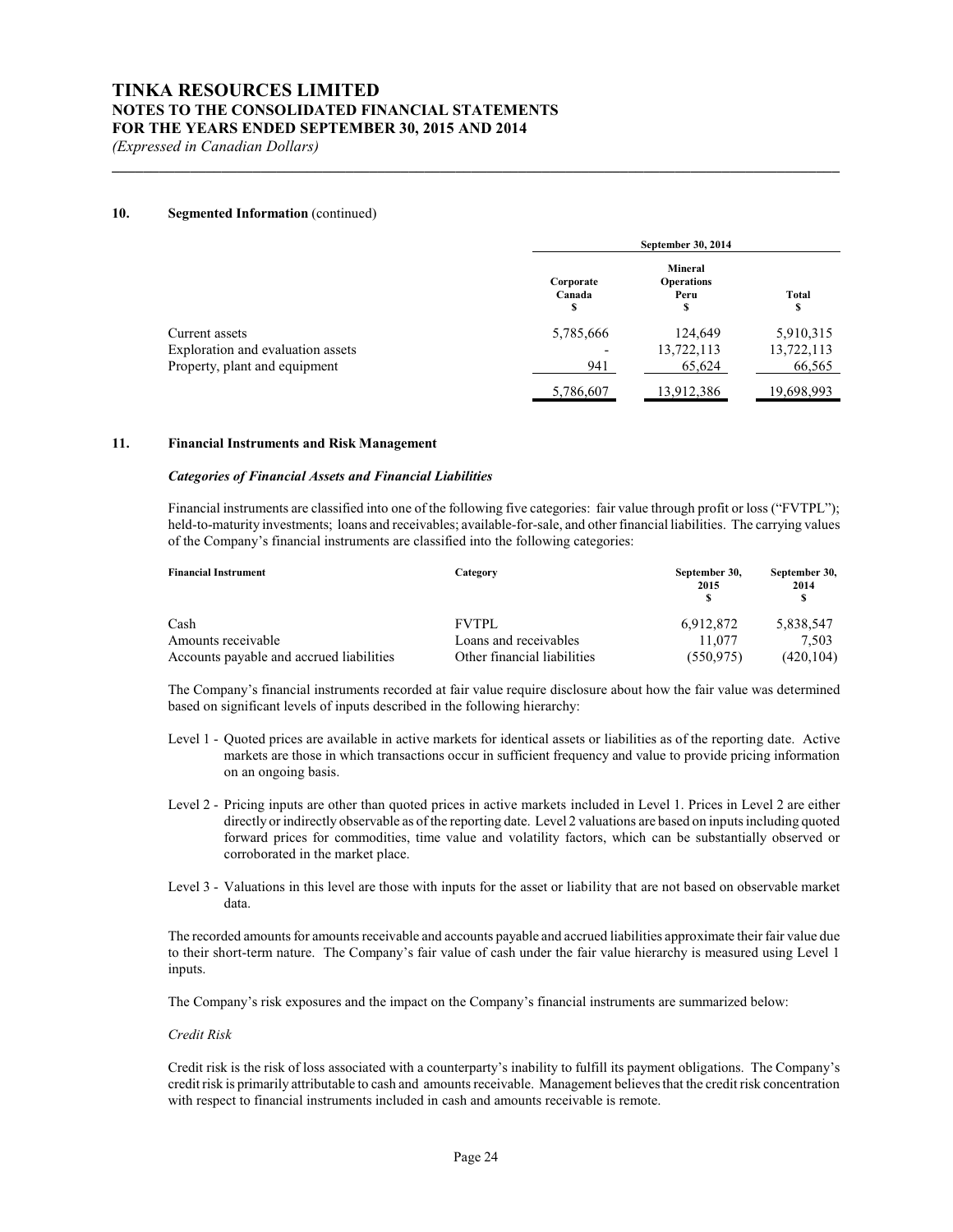## **11. Financial Instruments and Risk Management** (continued)

## *Liquidity Risk*

Liquidity risk is the risk that the Company will not have the resources to meet its obligations as they fall due. The Company manages this risk by closelymonitoring cash forecasts and managing resources to ensure that it will have sufficient liquidity to meet its obligations. All of the Company's financial liabilities are classified as current and are anticipated to mature within the next fiscal period. The following table is based on the contractual maturity dates of financial assets and the earliest date on which the Company can be required to settle financial liabilities.

**\_\_\_\_\_\_\_\_\_\_\_\_\_\_\_\_\_\_\_\_\_\_\_\_\_\_\_\_\_\_\_\_\_\_\_\_\_\_\_\_\_\_\_\_\_\_\_\_\_\_\_\_\_\_\_\_\_\_\_\_\_\_\_\_\_\_\_\_\_\_\_\_\_\_\_\_\_\_\_\_\_\_\_\_\_\_\_\_\_\_\_\_\_**

|                                          |                             | Contractual Maturity Analysis at September 30, 2015 |                        |                          |             |
|------------------------------------------|-----------------------------|-----------------------------------------------------|------------------------|--------------------------|-------------|
|                                          | Less than<br>3 Months<br>\$ | $3 - 12$<br><b>Months</b><br>\$                     | $1 - 5$<br>Years<br>\$ | Over<br>5 Years<br>S     | Total       |
| Cash                                     | 6,912,872                   |                                                     |                        | $\overline{\phantom{a}}$ | 6,912,872   |
| Amounts receivable                       | 11,077                      |                                                     |                        | $\overline{\phantom{a}}$ | 11,077      |
| Accounts payable and accrued liabilities | (550, 975)                  |                                                     |                        | $\overline{\phantom{a}}$ | (550, 975)  |
|                                          |                             | Contractual Maturity Analysis at September 30, 2014 |                        |                          |             |
|                                          | Less than<br>3 Months<br>S  | $3 - 12$<br><b>Months</b><br>\$                     | $1 - 5$<br>Years<br>S  | Over<br>5 Years<br>S     | Total<br>\$ |

| Cash                                     | 5.838.547 | $\overline{\phantom{0}}$ | $\overline{\phantom{0}}$ | $\sim$ $\sim$            | 5.838.547 |
|------------------------------------------|-----------|--------------------------|--------------------------|--------------------------|-----------|
| Amounts receivable                       | 7.503     | $\overline{\phantom{0}}$ | $\overline{\phantom{0}}$ | $\overline{\phantom{0}}$ | 7.503     |
| Accounts payable and accrued liabilities | (420.104) | $\overline{\phantom{0}}$ | $\overline{\phantom{0}}$ | $\overline{\phantom{a}}$ | (420.104) |

#### *Market Risk*

Market risk is the risk of loss that may arise from changes in market factors such as interest rates, foreign exchange rates, and commodity and equity prices. These fluctuations may be significant.

## (a) Interest Rate Risk

The Company is exposed to interest rate risk to the extent that the cash bear floating rates of interest. The interest rate risk on cash and on the Company's obligations are not considered significant.

#### (b) Foreign Currency Risk

The Company has operations in Canada and Peru which are subject to foreign currency fluctuations. The Company's operating expenses are incurred in Canadian Dollars and Peruvian Nuevo Soles and the fluctuation of the Canadian dollar in relation to other currencies will have an impact upon the profitability of the Company and may also affect the value of the Company's assets and the amount of shareholders' equity. The Company also maintains a US Dollar bank account with a Canadian bank. The Company has not entered into any agreements or purchased any instruments to hedge possible currency risks. At September 30, 2015, 1 Canadian Dollar was equal to 2.42 Peruvian Nuevo Soles and 0.75 US Dollar.

Balances are as follows:

|                                          | Peruvian<br><b>Nuevo Soles</b> | US<br><b>Dollars</b>     | <b>CDN</b> \$<br>Equivalent |
|------------------------------------------|--------------------------------|--------------------------|-----------------------------|
| Cash                                     | 1,691,251                      | 998,164                  | 2,034,987                   |
| Amounts receivable                       | 24.238                         | $\overline{\phantom{a}}$ | 10,004                      |
| Accounts payable and accrued liabilities | (327, 420)                     | (260, 276)               | (483, 753)                  |
|                                          | 1,388,069                      | 737,888                  | 1,561,238                   |